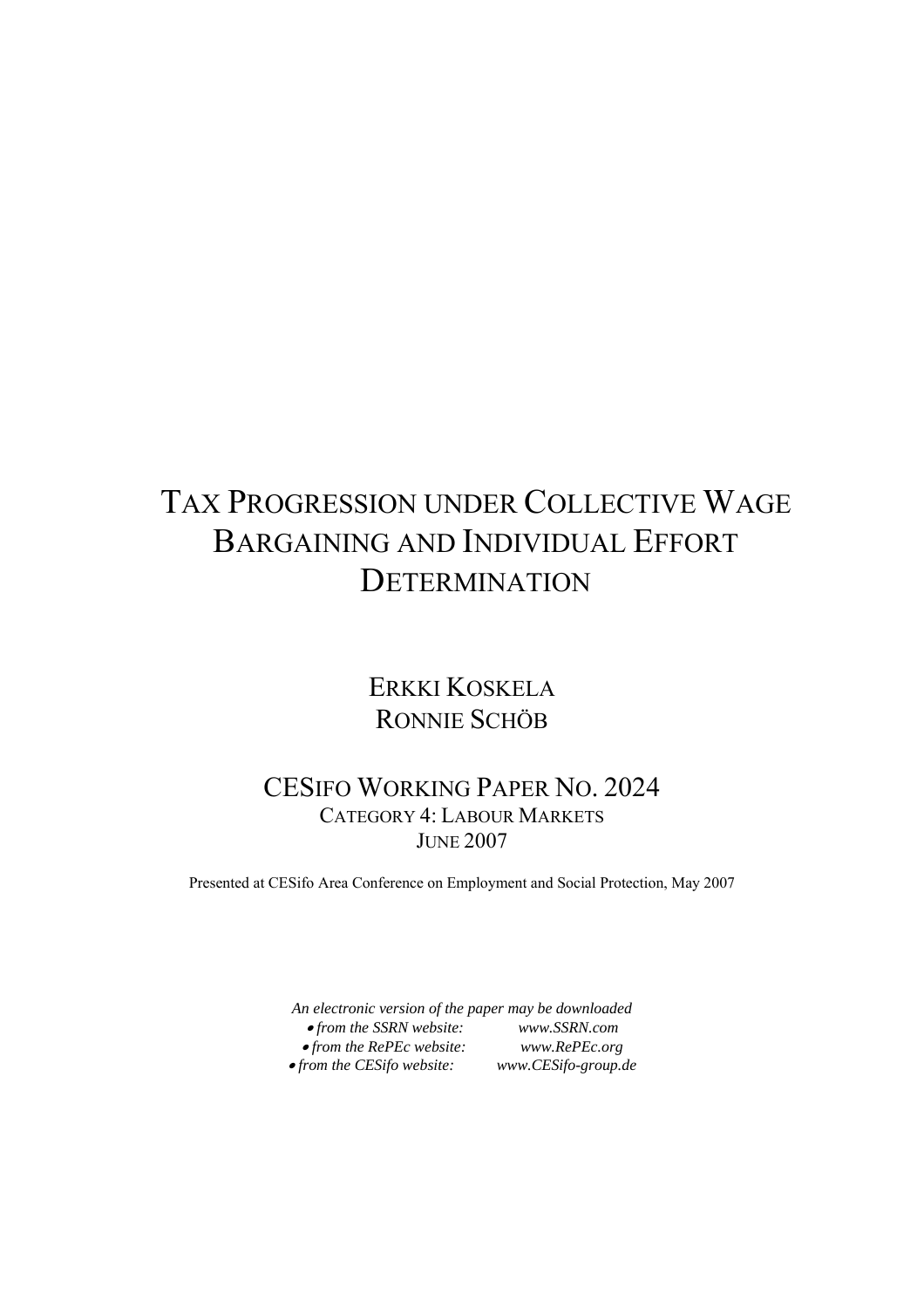# TAX PROGRESSION UNDER COLLECTIVE WAGE BARGAINING AND INDIVIDUAL EFFORT DETERMINATION

## Abstract

We study the impact of tax policy on wage negotiations, workers' effort, employment, output and welfare when workers' effort is only imperfectly observable. We show that the different wage-setting motives – rent sharing and effort incentives – reinforce the effects of partial tax policy measures but not necessarily those of more fundamental tax reforms. Although a higher degree of tax progression always leads to wage moderation, the well-established result from the wage bargaining literature that a revenue-neutral increase in the degree of tax progression is good for employment does not carry over to the case with wage negotiations and imperfectly observable effort. While it remains true that *introducing* tax progression increases employment and output, we cannot rule out negative effects from an increase in tax progression when tax progression is already very high. Welfare effects are ambiguous *a priori*  but we derive sufficient conditions for welfare improving revenue-neutral increases in tax progression.

JEL Code: J41, J51, H22.

Keywords: wage bargaining, effort determination, tax progression.

| Erkki Koskela                | Ronnie Schöb                      |  |  |
|------------------------------|-----------------------------------|--|--|
| Department of Economics      | School of Business & Economics    |  |  |
| P.O. Box 17                  | Free University Berlin            |  |  |
| Arkadiankatu 7               | Boltzmannstr. 20                  |  |  |
| 00014 University of Helsinki | 14195 Berlin                      |  |  |
| Finland                      | Germany                           |  |  |
| erkki.koskela@helsinki.fi    | Ronnie.schoeb@wiwiss.fu-berlin.de |  |  |

June 2007

Koskela thanks Otto-von-Guericke-University Magdeburg for great hospitality as well as *the Research Unit of Economic Structures and Growth* at the University of Helsinki, *the Yrjö Jahnsson Foundation and the Academy of Finland* (grant No. 1117698) for financial support. Schöb thanks the WZB in Berlin for great hospitality. The authors are grateful for comments by Lazlo Goerke, Thomas Moutos and from seminar participants at the WZB, Göteborg University, Nordic Tax workshop in Bergen and CESifo area conference on Employment and Social Protection. The usual disclaimer applies.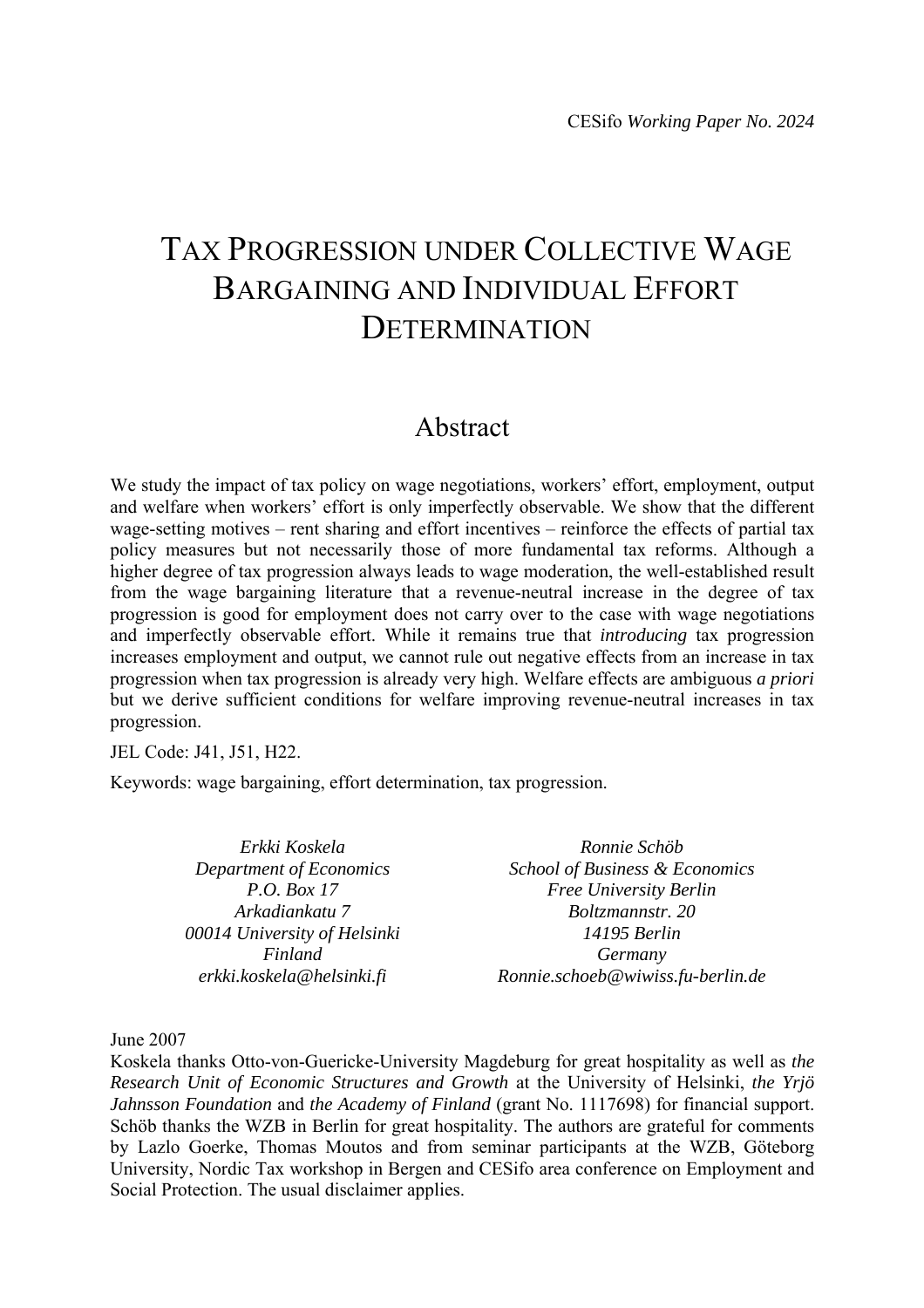## **1. Introduction**

<u>.</u>

Th**e** result that tax progression leads to wage moderation and is good for employment has been derived for different assumptions about the wage-setting motives such as rent sharing in wage bargaining models (see, e.g., Holm and Koskela 1996, Koskela and Vilmunen 1996, Koskela and Schöb 1999). The results for efficiency wage models, where firms unilaterally decide upon both the wage rate and the employment level, are, however, still mixed. Wage moderation has a positive effect on labour demand but a negative effect on individual labour effort and thus workers' productivity. Hoel (1990) was the first to analyze the overall effect of tax progression in such a framework by showing that a higher marginal income tax rate, which leaves the average tax level unchanged at the initial equilibrium wage rate, will decrease the gross wage and unemployment (see also Goerke 1999) but Fuest and Huber (1998) show that, for a rise in tax progression such that the tax burden per worker is the same in the old and new equilibrium, the result might be reversed.<sup>1</sup>

It is important to emphasize that the effect of tax progression, however, has not yet been analyzed in a uniform framework that combines these different wage-setting motives. So far, only very few papers have combined wage bargaining and effort considerations at all. Early contributions by Lindbeck and Snower (1991) and Sanfey (1993) do not provide a uniform answer to the question as to how far different wage-setting motives analyzed in efficiency wage and union bargaining models reinforce or weaken each other. Later, Bulkley and Myles (1996) show that with imperfect monitoring of workers' effort, monopoly trade unions will set a higher wage than the pure efficiency wage set by the firms. This provides a higher bonus for non-shirking and results in a higher level of effort than we would observe in a competitive labor market. Garino and Martin (2000), on the other hand, show that efficiency wages offset

<sup>1</sup> All these results do not carry over to models where workers differ in their productivity or when we allow for market entry. A tax reform that raises marginal tax rates at all income levels and increases (decreases) average taxes at high (low) income levels may lead to higher gross wages and unemployment (see Andersen and Rasmussen 1999). With free entry and exit of firms, Rasmussen (2002) shows that in the long run, changes in profits may imply that higher wage tax progressivity will negatively affect employment if the marginal tax rate is too high.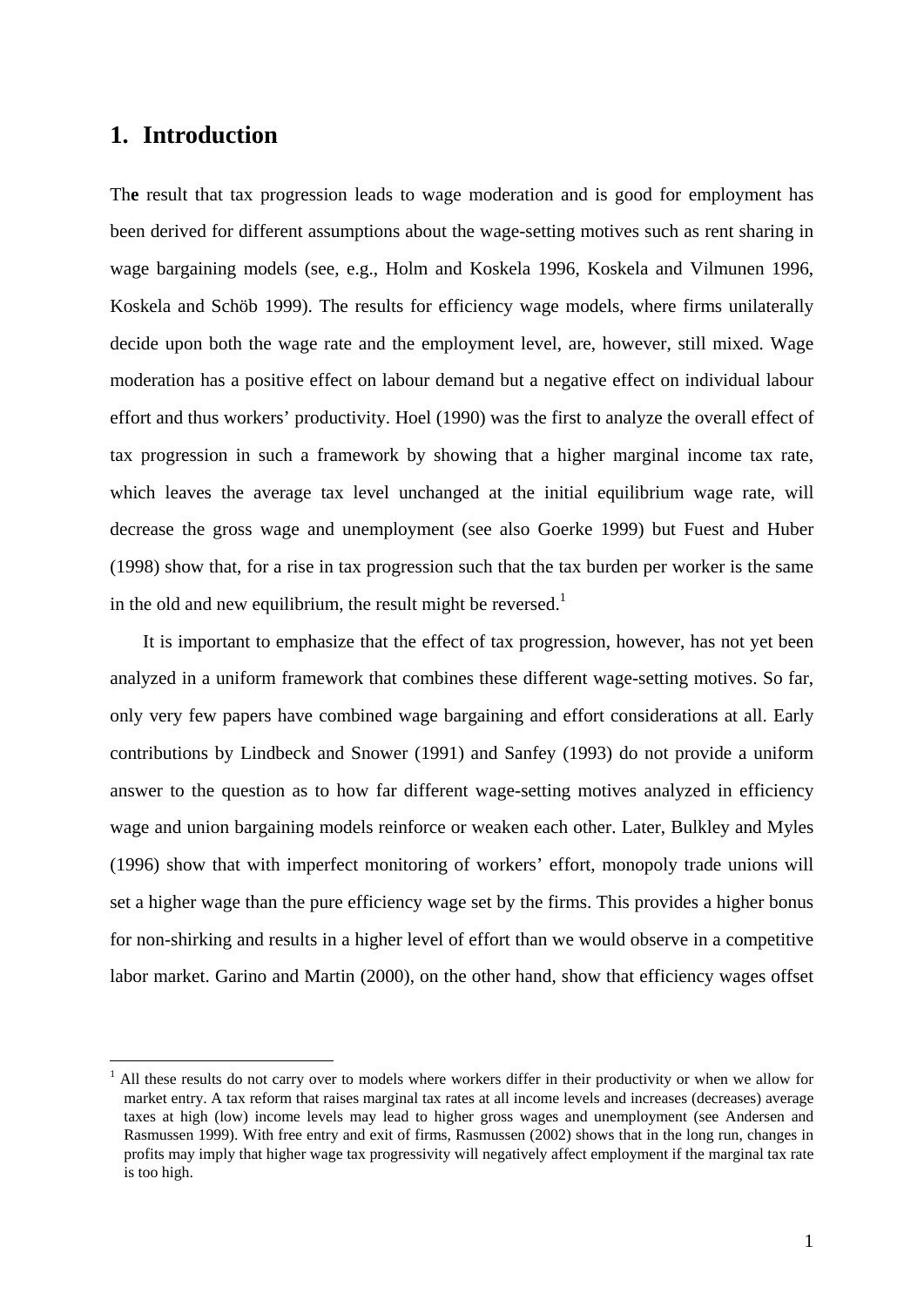the cost of higher wages and induce firms to make more concessions in wage negotiations. Thus there is theoretical evidence that the different wage-setting motives reinforce each other.

Within such a framework, Altenburg and Straub (1998) analyze variations of the benefitreplacement ratio. They find that, in contrast to the standard result in both efficiency wage and union bargaining models, the effect of a higher reservation utility on wages, employment, and effort is ambiguous when benefits are financed through lump-sum taxes. A higher replacement ratio may then reduce the wage rate and raise employment. A higher reservation utility of workers will induce firms to reduce their demand for effective labor. If, as a consequence, the labor share decreases, firms experience a higher relative reduction in profits from a wage increase. This explains why the wage may actually fall and  $-$  in the end  $$ employment will rise.

To our knowledge, only Garcia and Rios (2004) analyze the impact of taxes in this framework. They adopt the Altenburg and Straub (2002) model to analyze revenue-neutral tax reforms only numerically. Their numerical calculations suggest that a revenue-neutral increase in the tax exemption that is financed by an increase in the wage tax increases employment. This indicates that the result by Koskela and Schöb (1999), according to which a revenue-neutral shift from payroll taxes to wage taxes raises employment when there is a higher tax exemption for the latter, also applies when effort is unobservable. Furthermore, they argue that it is better for employment in the case of constant fiscal revenues to compensate higher tax exemption through increases in wage taxes rather than payroll taxes. Since Garcia and Rios (2004) only provide numerical, rather than analytical, results, we first present an analytical framework to elaborate the way in which tax policy affects wage negotiations and employment when effort is only imperfectly observable and trade unions and firms negotiate on wages and then study the impact of a revenue-neutral increase in tax progression on wage formation, effort determination and employment.

Our comparative statics analysis indicates that the standard results from the trade union literature must be modified in the case of imperfect monitoring of individual effort determination. In these standard models, tax policy only affects wages by altering the size of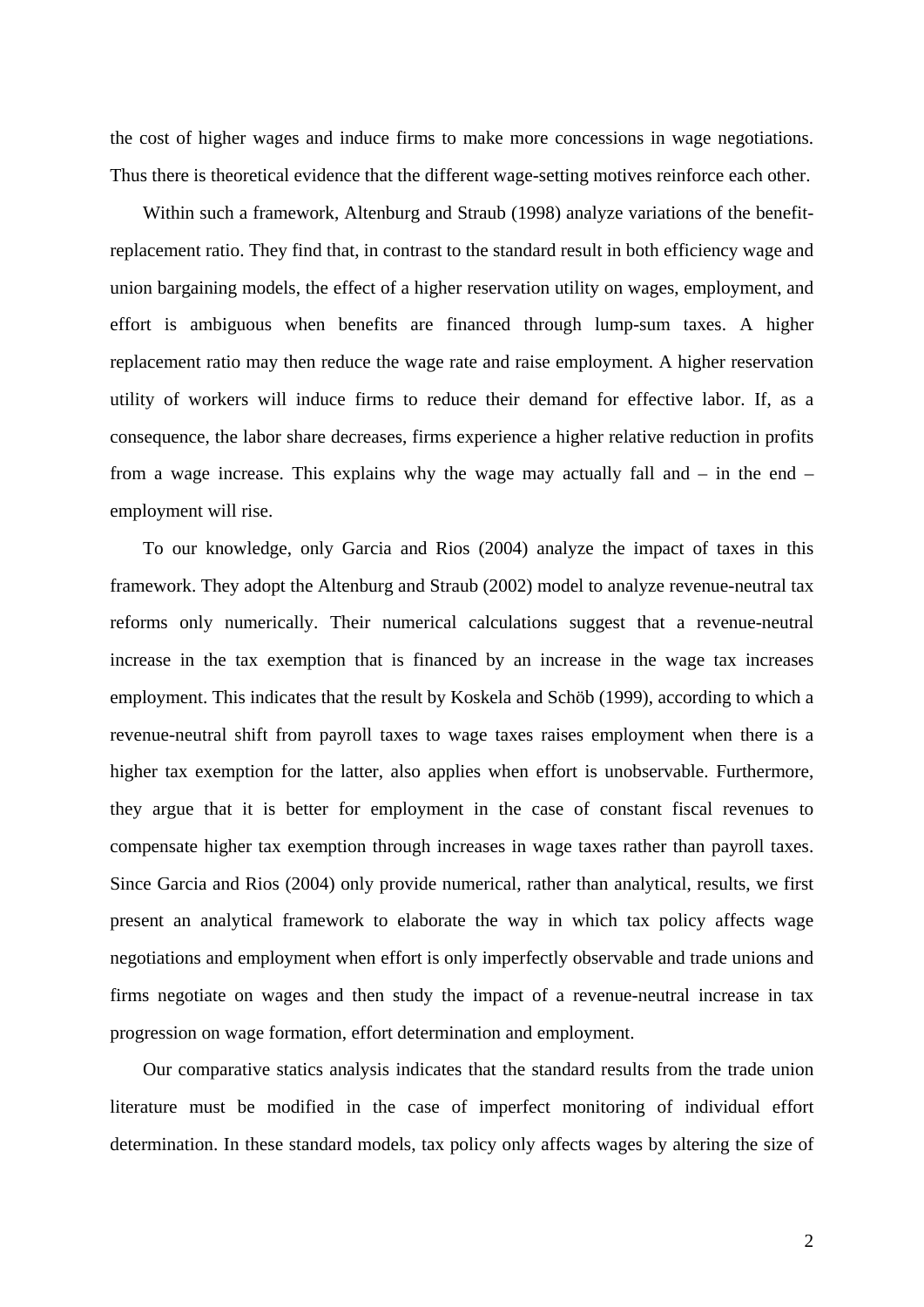the labor surplus. When both wage-setting motives are present, however, tax policy also affects the strength with which tax policy parameters affect the negotiated wage and employment. When effort is not observable, tax policy affects the wage elasticity of effort, which in turn affects the wage elasticity of labor demand. Since these elasticities alter the scope with which workers can attract labor rents, this constitutes an additional channel by which tax policy can influence the wage negotiation. As it turns out, this additional impact reinforces the effects of *partial tax policy measures* that we observe in the standard bargaining and efficiency models.

In the second main part of the paper, we then analyze revenue-neutral tax reforms that change the degree of tax progression, and derive the qualitative effects such tax reforms have on the negotiated wage, individual effort, and aggregate employment. Table 1 highlights the importance of such an analysis. The labor tax systems in all the OECD countries are progressive and show significant differences in the degree of tax progression. We measure tax progression by the difference between marginal and average tax rates that are shown in the first and second columns.<sup>2</sup> This difference, reported in the third column, is known as the *average wage tax progression ARP* (see Lambert 2001, chapters 7 and 8 and our section 5). The higher this difference, the more progressive wage taxation is. The highest difference is for France, with 19.2 percentage points, and the lowest one for Canada, with only 1.4 percentage points.

<u>.</u>

<sup>2</sup> To make these figures comparable with our stylized model framework below, all tax rates are with reference to the gross wage, including payroll taxes paid by the employer.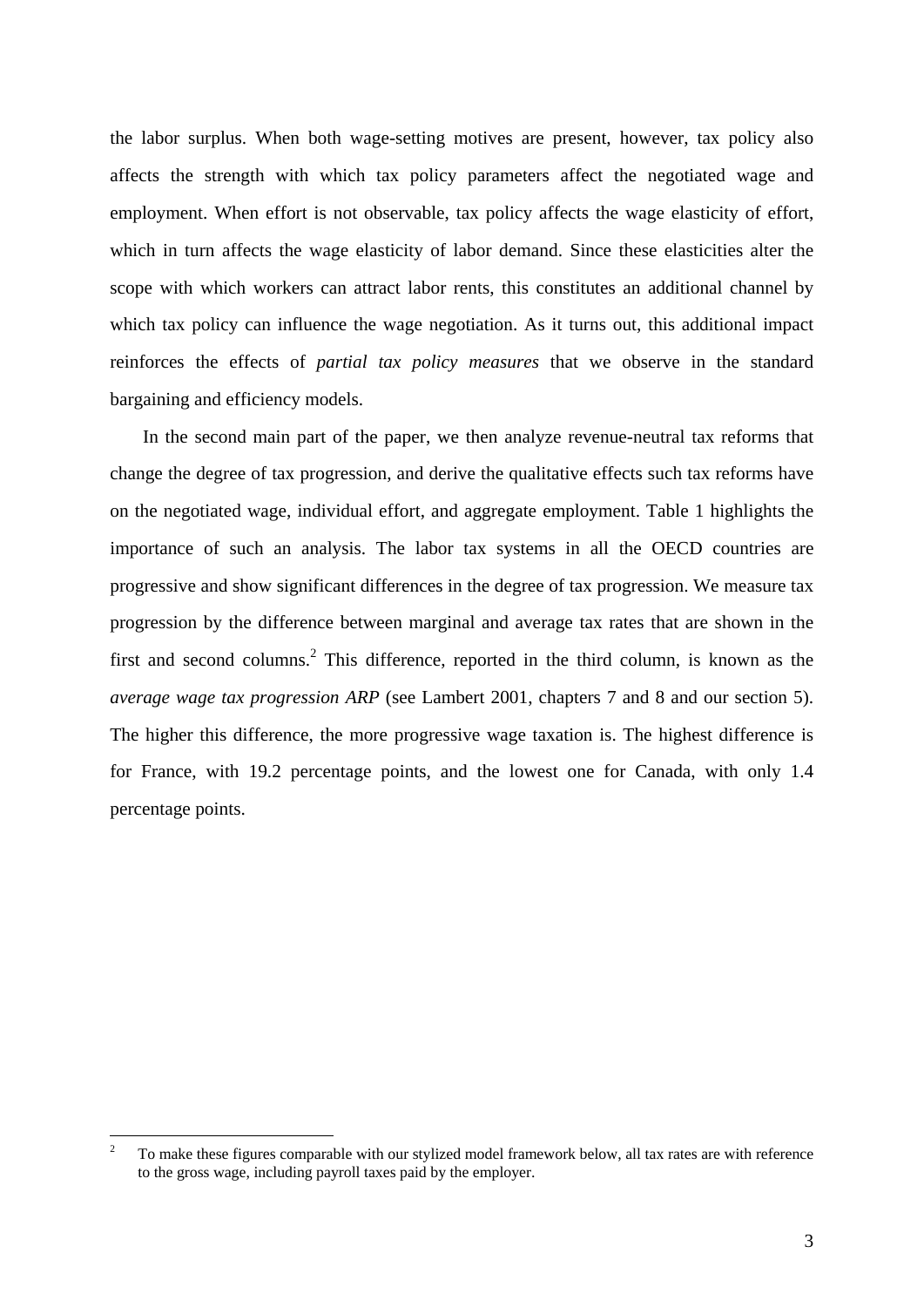#### *Table 1: Labor taxation in the OECD countries*

|                                        | (1)      | (2)      | (3)          | (4)          |
|----------------------------------------|----------|----------|--------------|--------------|
|                                        |          |          | average wage | Calculated   |
| Country                                | Average  | Marginal | tax rate     | relative tax |
|                                        | wage tax | wage tax | progression  | exemption    |
|                                        |          |          | ARP          | a/w          |
| Australia                              | 28.6     | 35.4     | 6.8          | 22.9         |
| Austria                                | 44.9     | 55.5     | 10.6         | 56.1         |
| Belgium                                | 54.2     | 66.4     | 12.2         | 34.8         |
| Canada                                 | 32.3     | 33.9     | 1.6          | 26.4         |
| Czech Republic                         | 43.6     | 48.1     | 4.5          | 34.9         |
| Denmark                                | 41.5     | 49.2     | 7.7          | 20.7         |
| Finland                                | 43.8     | 55.1     | 11.3         | 36.6         |
| France                                 | 47.4     | 66.6     | 19.2         | 30.3         |
| Germany                                | 50.7     | 64.0     | 13.3         | 44.9         |
| Greece                                 | 34.9     | 44.2     | 9.3          | 95.2         |
| Hungary                                | 45.8     | 54.7     | 8.9          | 52.3         |
| Iceland                                | 29.7     | 40.4     | 10.7         | 30.7         |
| Ireland                                | 23.8     | 33.2     | 9.4          | 49.5         |
| Italy                                  | 45.7     | 58.0     | 12.3         | 46.7         |
| Japan                                  | 26.6     | 31.5     | 4.9          | 47.8         |
| Korea                                  | 16.6     | 24.8     | 8.2          | 80.0         |
| Luxembourg                             | 31.9     | 45.9     | 14.0         | 64.5         |
| Mexico                                 | 15.4     | 23.4     | 8.0          | 78.1         |
| Netherlands                            | 43.6     | 50.7     | 7.1          | 56.6         |
| New Zealand                            | 20.7     | 33.0     | 12.3         | 37.3         |
| Norway                                 | 36.9     | 43.2     | 6.3          | 25.4         |
| Poland                                 | 43.1     | 45.7     | 2.6          | 33.7         |
| Portugal                               | 32.6     | 39.4     | 6.8          | 60.0         |
| Slovak Republic                        | 42.0     | 48.3     | 6.3          | 52.1         |
| Spain                                  | 38.0     | 45.5     | 7.5          | 43.3         |
| Sweden                                 | 48.0     | 51.7     | 3.7          | 17.0         |
| Switzerland                            | 28.8     | 36.5     | 7.7          | 46.7         |
| Turkey                                 | 42.7     | 44.5     | 1.8          | 12.5         |
| <b>United Kingdom</b>                  | 31.2     | 40.6     | 9.4          | 35.1         |
| <b>United States</b><br>$\overline{z}$ | 29.6     | 34.1     | 4.5          | 22.5         |

*Source: OECD (2004)* 

*Legend: Tax rates are for the year 2004 for a single person with 100% of average wage, relative to the gross wage including the social security contributions paid by employees. Column (3) shows the difference between marginal and average rate of income tax. As an approximation it is assumed that for each country the tax schedule consists of a tax exemption and a constant marginal tax rate. The exchange rate between US dollar and euro was assumed to be unity. Social assistance level does not include housing costs. Numbers for social assistance are from 2002 and taken from OECD (2004), Benefits and Wages, OECD Indicators.*

Our first main result shows that an increase in wage tax progression always leads to wage moderation. In this respect, our model shows that the wage moderation effect of higher tax progression that is present in both the efficiency wage model and the bargaining model carries over to the more general case when both wage-setting motives are at work. The effect of higher tax-revenue neutral progression on effort and, consequently, on labor demand, however, is *a priori* ambiguous. Although it remains true that introducing tax progression raises employment, it turns out that the claim "tax progression is good for employment" (Koskela and Vilmunen 1996) only applies to moderate degrees of tax progression.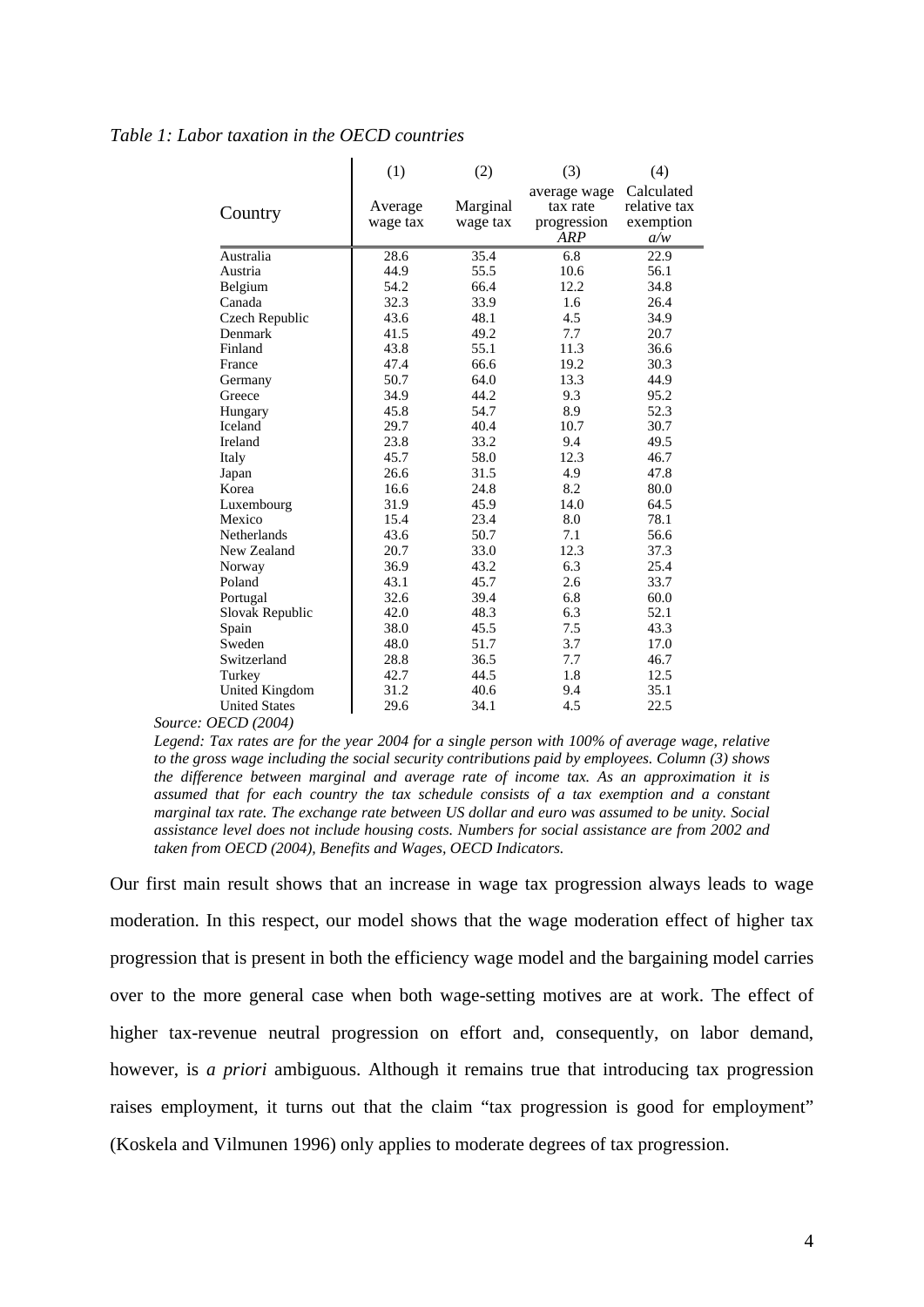In section 2 below, we present the basic structure of the model and describe the time sequence of decisions with respect to wage bargaining, labor demand, and individual effort determination. The workers' individual effort determination and the firms' labor demand are elaborated in section 3. Section 4 uses the Nash bargaining approach to analyze wage negotiations subject to firms' labor demand and workers' effort determination and presents the essential comparative static results. Section 5 applies the analysis to revenue-neutral changes in the labor tax structure and explores the effects of tax progression on the negotiated wage, individual effort, and employment. The main findings are summarized in section 6.

### **2. Basic framework**

<u>.</u>

Concerning the time sequence of decisions, we assume that the government behaves as a Stackelberg leader who fixes the tax parameters in the first stage. To raise revenues, the government can employ a wage tax *t,* which is levied on the gross wage *w* minus a tax exemption *a* . Thus the tax base for the wage tax *t* equals (*w*− *a*)*L* , where *L* denotes total employment. In the presence of a positive tax exemption *a*, the marginal tax rate *t* exceeds the average tax rate  $t^a \equiv t(1 - a/w)$  so that we have a linearly progressive tax system, with progression depending positively on the wage rate. The net-of-tax wage workers receive is given by  $w^n = (1-t)w + ta$ . We abstract away from payroll taxes.

At stage 2, firms and trade unions bargain with respect to the gross wage.<sup>3</sup> They take the tax parameters as given and anticipate the consequences that the negotiated gross wage has for labor demand by firms and also that the resulting net labor income has for individual effort determination by workers. After the wage negotiations are settled, at stage 3 the firms decide about their labor demand. Since firms cannot perfectly observe effort, the firms have to anticipate the workers' individual effort decisions. At the final stage, stage 4, workers make their individual effort choice. The time sequence of decisions is summarized in Figure 1. In

<sup>3</sup> Since tax parameters are given from the viewpoint of firms and trade unions, it does not matter whether they bargain over gross or net-of-tax wages (see Koskela and Schöb 2002).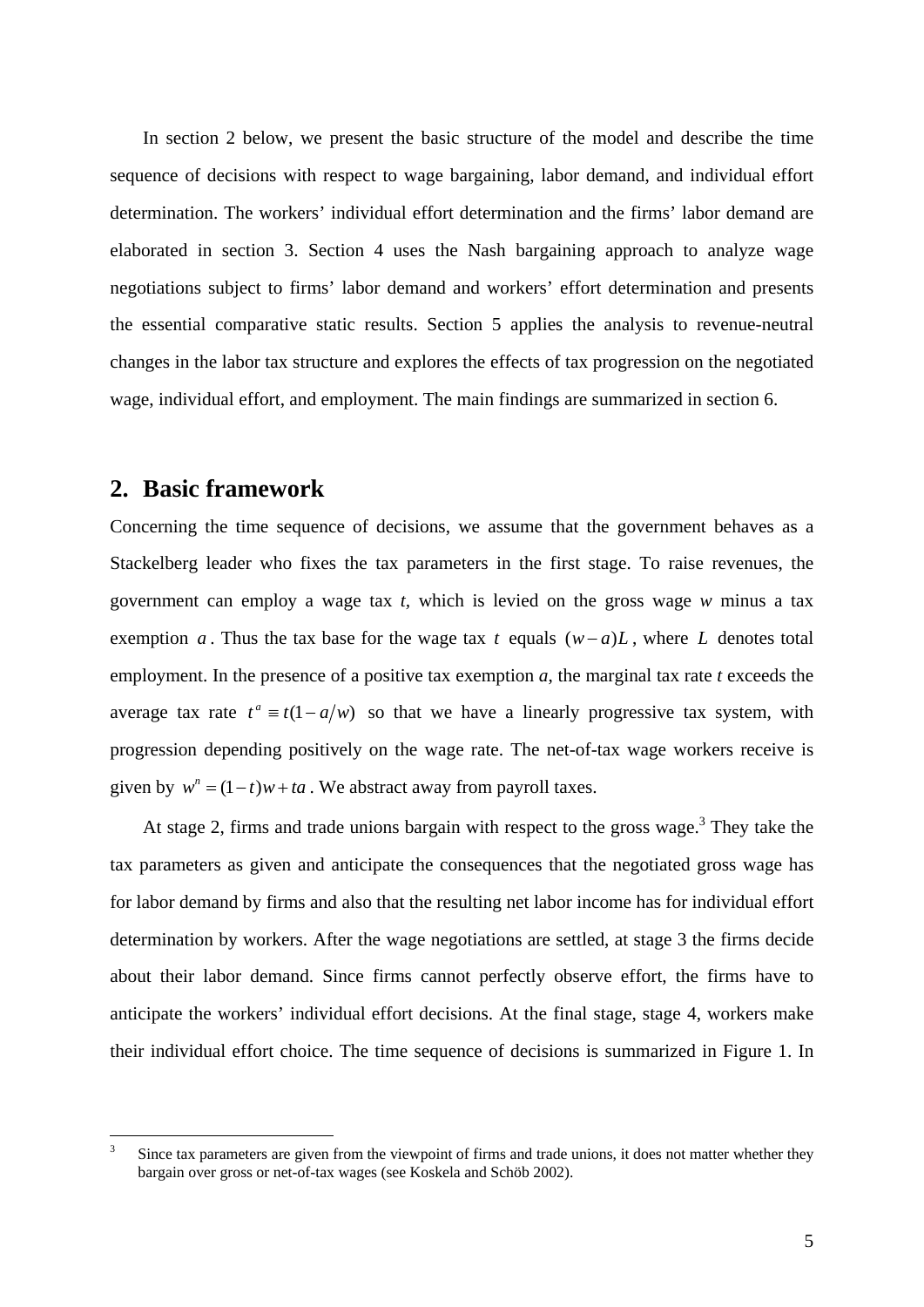the subsequent sections we derive the decisions taking place at different stages by using backward induction.

*Figure 1: Time sequence of decisions* 



## **3. Individual effort determination and labor demand**

We start by analyzing the  $4<sup>th</sup>$  stage, where workers decide about their working effort, taking the tax policy, the negotiated wage, and aggregate employment as given. Then we analyze stage 3, where firms determine employment.

#### **3.1. Individual effort determination**

<u>.</u>

We focus on the choice that a single worker faces when employed by a representative firm in a static framework. Since effort cannot be fully controlled by firms, they can set a standard effort that we normalize to one. If workers meet this standard, their jobs are secure. If they shirk by providing less effort, however, firms can fire them. The employment probability can thus be described by a minimum function. For effort lower than the standard we assume, for analytical convenience, an iso-elastic probability function of employment  $e^d$  where  $d > 0$ denotes the (constant) employment probability elasticity of effort.<sup>4</sup> The employment probability rises with effort for *e* < 1 and is 1 for higher effort level **s**o that we have the employment probability function  $\rho = \min(1, e^d)$  and the probability of being laid off is  $1 - min(1, e^d)$ . The parameter *d* is increasing in both monitoring intensity and monitoring

<sup>4</sup> We exclude the case where  $d = 0$  because in this case, the job would be secure even without providing effort and total output would fall to zero. This would lead firms to set a wage rate equal to zero. Both employment supply and demand would then be indetermined. Futhermore, note that if the detection probability should be concave in effort, we would have to assume  $d \leq 1$ .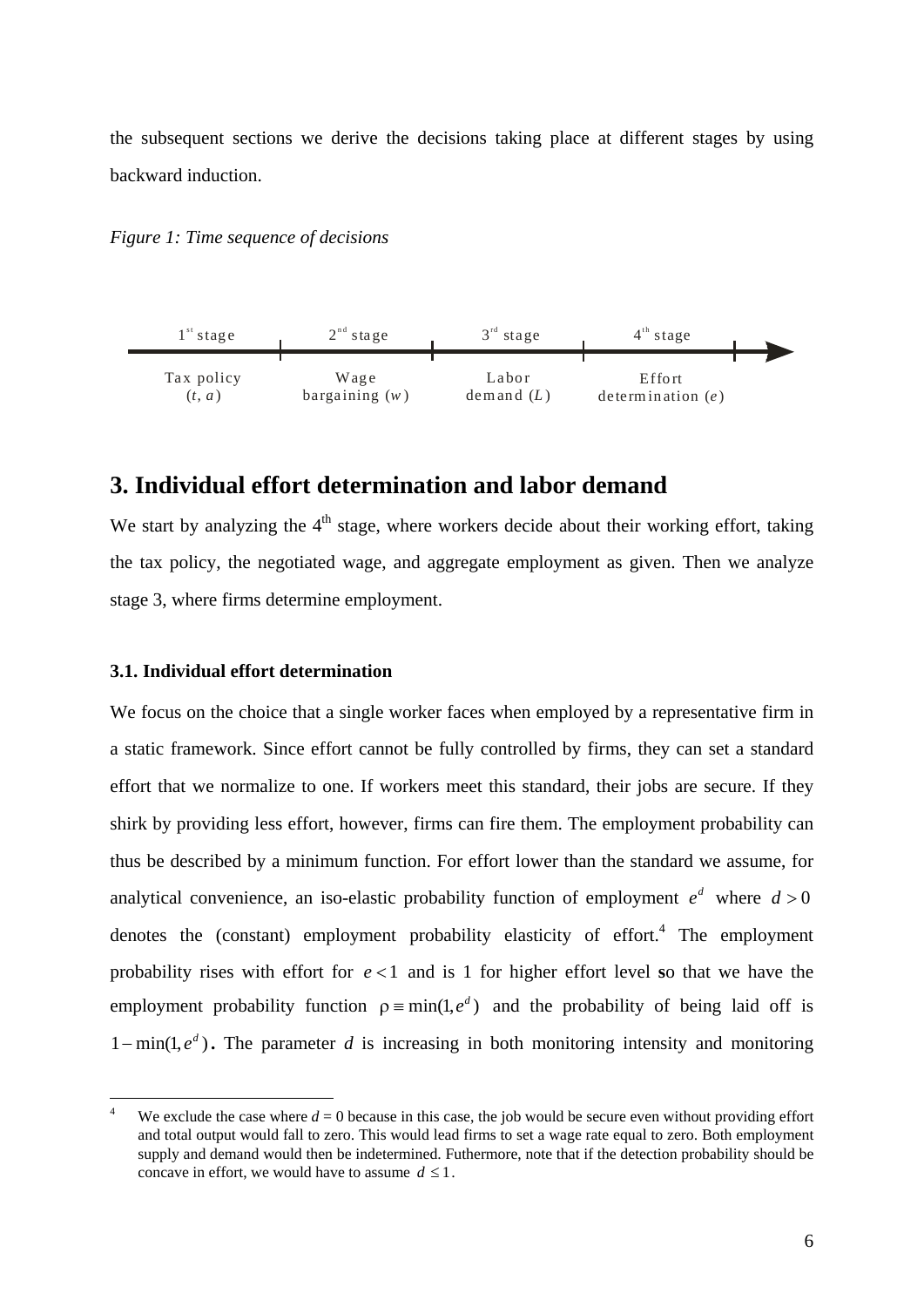efficiency. Low values of *d* makes it less risky for workers to shirk while  $d \rightarrow +\infty$  implies perfect monitoring and the firing of all workers who do not meet the working effort standard.

Imperfect monitoring implies that when assuming a representative risk-neutral worker and applying a specific utility function *V* that is additively separable and quasi-linear, we obtain

(1) 
$$
V^w = \min(1, e^d) [w^n - g(e)] + (1 - \min(1, e^d)) b,
$$

where *b* denotes the workers' outside option, which equals some exogenous unemployment income, and  $g(e)$  denotes the disutility of effort  $e$  as a convex function, i.e.  $g'(e) > 0$ ,  $g''(e) > 0$ .<sup>5</sup> Working time per worker is assumed to be fixed and normalized to unity.

For the following, it is convenient to define the workers' surplus as the difference  $s \equiv w^n - g(e) - b$ . This allows us to rewrite the utility function as  $V^w = e^d s + b$ , which splits the utility into the expected surplus when working with effort *e* and the basic income *b* , which the household receives in any case. The optimal individual effort level can be derived from the first-order condition  $V_e^w = de^{d-1}s - e^d g'(e) = 0$ . The worker chooses an effort level at which the expected utility loss of working harder, which occurs with probability  $e^d$ , equals the expected utility gain from an increased probability of staying in employment and receiving the surplus *s*. Using the parameterization  $g(e) = e^{\theta} / \theta, \theta > 1$ , the effort function becomes:

(2) 
$$
e = \left(\frac{d\theta}{d+\theta}\right)^{\frac{1}{\theta}} \left(w^{n} - b\right)^{\frac{1}{\theta}} \equiv A^{\frac{1}{\theta}} \left(w^{n} - b\right)^{\frac{1}{\theta}}.
$$

It is straightforward to show that individual effort is increasing in the net-of-tax wage rate, and decreasing in the outside option. This implies that we have  $e_t < 0$ , because this lowers the net-of-tax wage and thus reduces the penalty when caught shirking. Accordingly, we observe

 $\frac{1}{5}$  In what follows, the derivatives of functions with one variable will be denoted by using primes, while partial derivatives will be denoted by subscripts indicating what variable we are differentiating with respect to.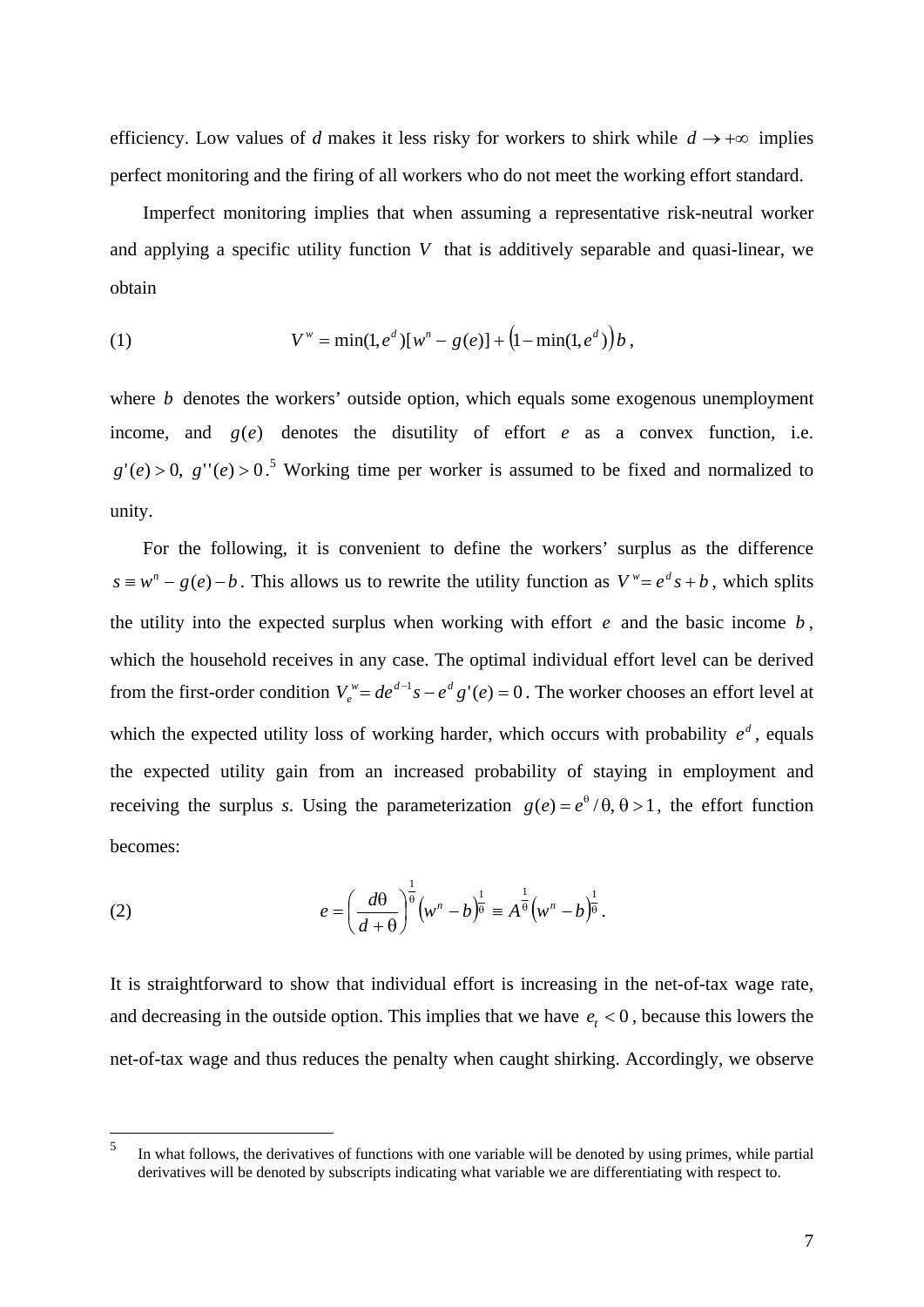$e_w > 0$  and  $e_a > 0$ . In fact, we have  $e_t = -\frac{\Delta w}{t} e_a$  $e_i = -\frac{(w-a)}{w}e_a$ , a property we will employ later on. The wage elasticity of effort is

(3) 
$$
\varepsilon = \frac{e_w w}{e} = \frac{w(1-t)}{\theta(w^n - b)} > 0.
$$

The respective partial derivatives with respect to the outside option *b*, the tax exemption *a*, and the tax rate *t* are

$$
\varepsilon_a = -\frac{w(1-t)t}{\theta(w^n - b)^2} < 0,
$$

(5) 
$$
\varepsilon_t = \frac{w(b-a)}{\theta(w^n - b)^2} \begin{cases} > \\ = \\ < \end{cases} 0 \text{ as } b-a \begin{cases} > \\ = \\ = \\ < \end{cases} 0.
$$

The partial derivatives (4) and (5) depend on the effects the respective parameters have on the net-of-tax wage relative to the income surplus of working. With respect to an increase in the tax rate, this effect is ambiguous since a rise in the wage tax lowers  $w(1-t)$  but at the same time raises the effective tax credit *ta* . A higher tax rate always increases the difference between the net-of-tax rate in absolute terms, but it may lower the relative difference, which is decisive for the elasticity if the tax exemption *a* is very generous. If  $b = a$ , the wage elasticity of effort is unaffected by *t* since in this case we have  $(w^n - b) = (1 - t)(w - b)$ . A higher tax exemption *a* implies that a wage rate increase has a lower relative impact on the net-of-tax wage and thus implies a lower wage elasticity of effort. Only if  $b > a$ , a rise in the tax rate increases the impact a rise in the wage rate has on effort: the higher *t* is, the stronger the relative increase of  $w<sup>n</sup> - b$  due to a wage increase is and thus the stronger the relative effect on individual effort.

The direct effect of a change in the tax exemption is unambiguous. An increase in the tax exemption implies that a marginal wage increase now has a lower relative impact.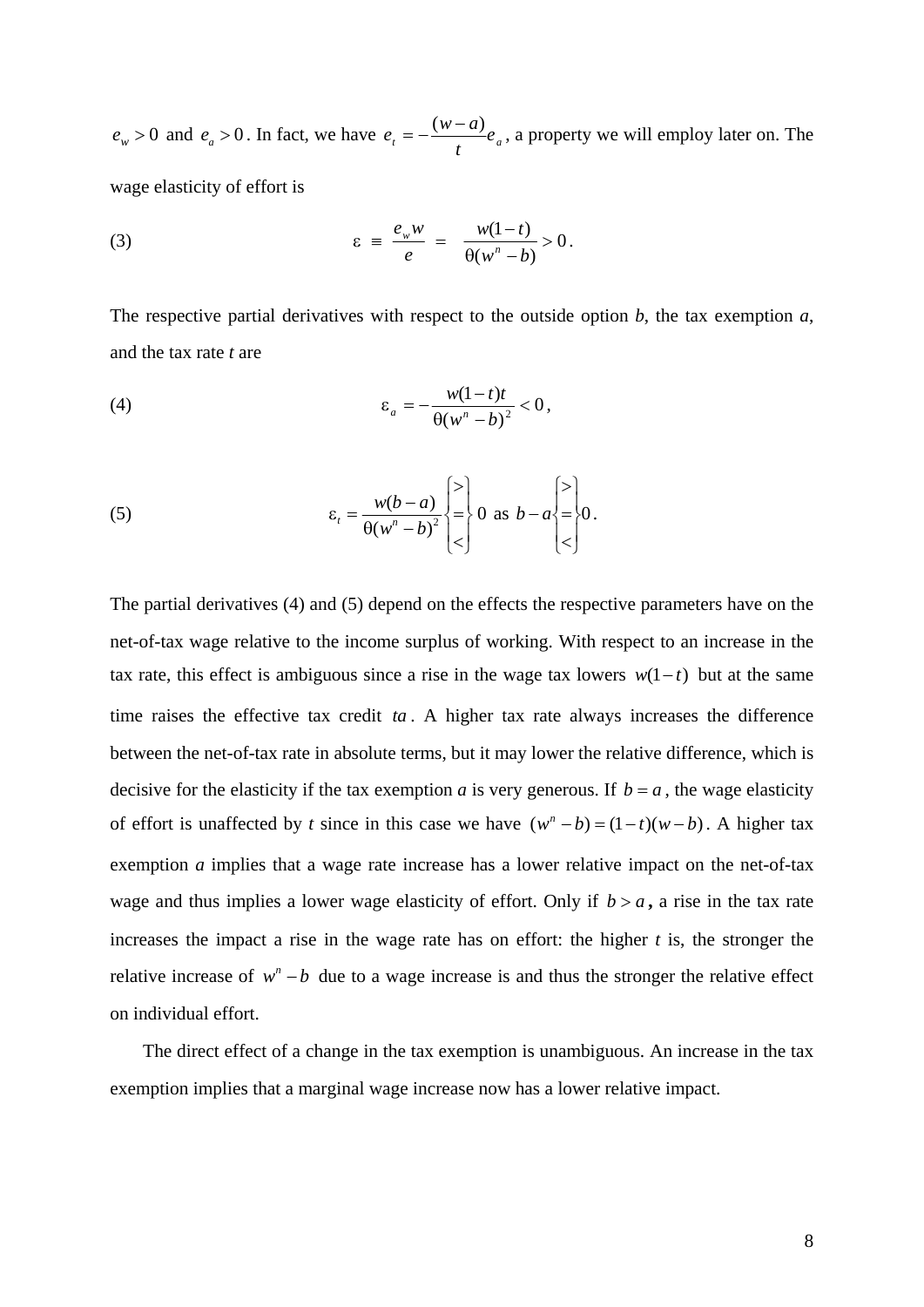#### **3.2. Labor demand**

In the  $3<sup>rd</sup>$  stage of the game, each firm takes the tax parameters and the negotiated wage as given and decides about the labor demand *L* by taking into account how the representative worker will adjust effort. To derive an explicit solution, we postulate a decreasing returns-toscale Cobb-Douglas production function in terms of labor and effort:

(6) 
$$
f(eL) = \frac{\delta}{\delta - 1} (eL)^{\frac{\delta - 1}{\delta}}, \quad \delta > 1.
$$

Profit is given by  $\pi = f(eL) - wL$ . Since firms anticipate the effort level, workers will provide ( $V_e = 0$ ), and the first order profit maximization condition is  $\pi_L = 0 = f'(eL)e - w$ . Using this specification, we obtain the following labor demand function:

$$
(7) \tL = w^{-\delta} e^{\delta - 1}.
$$

The partial derivative of labor demand with respect to the tax parameters and the negotiated wage rate are as follows:  $L_t = L(\delta - 1) e_t e^{-1} < 0$ ,  $L_a = L(\delta - 1) e_a e^{-1} > 0$ ,  $L_{\omega} = -\delta w^{(-\delta - 1)} e^{\delta - 1} + w^{-\delta} e^{\delta - 2} (\delta - 1) e_{\omega} = -L(\epsilon (1 - \delta) + \delta) w^{-1} < 0$ . Since the wage tax and the tax exemption are levied on workers, they only affect labor demand via the workers' individual effort, which depends on the net-of-tax wage rate. The wage rate *w* affects labor demand in two different ways. Note that the standard assumption that profit decreases with increases in the wage rate implies that the wage elasticity of effort is smaller than one, i.e.  $\epsilon < 1$ . For the concave production function (6), the wage elasticity of labor demand depends on both the technological parameter  $\delta$  and the wage elasticity of individual effort  $\epsilon$  as defined in (3):

(8) 
$$
-\frac{L_w w}{L} \equiv \delta^* = \varepsilon (1-\delta) + \delta.
$$

The wage elasticity of labor demand is lower compared to the case where wages do not affect effort. It now depends negatively on the wage elasticity of effort. For  $0 \le \varepsilon < 1$  we have  $1 < \delta^* \leq \delta$ . Hence, in the presence of unobservable individual effort determination the wage elasticity of labor demand depends on the tax structure and thus tax policy levied on workers.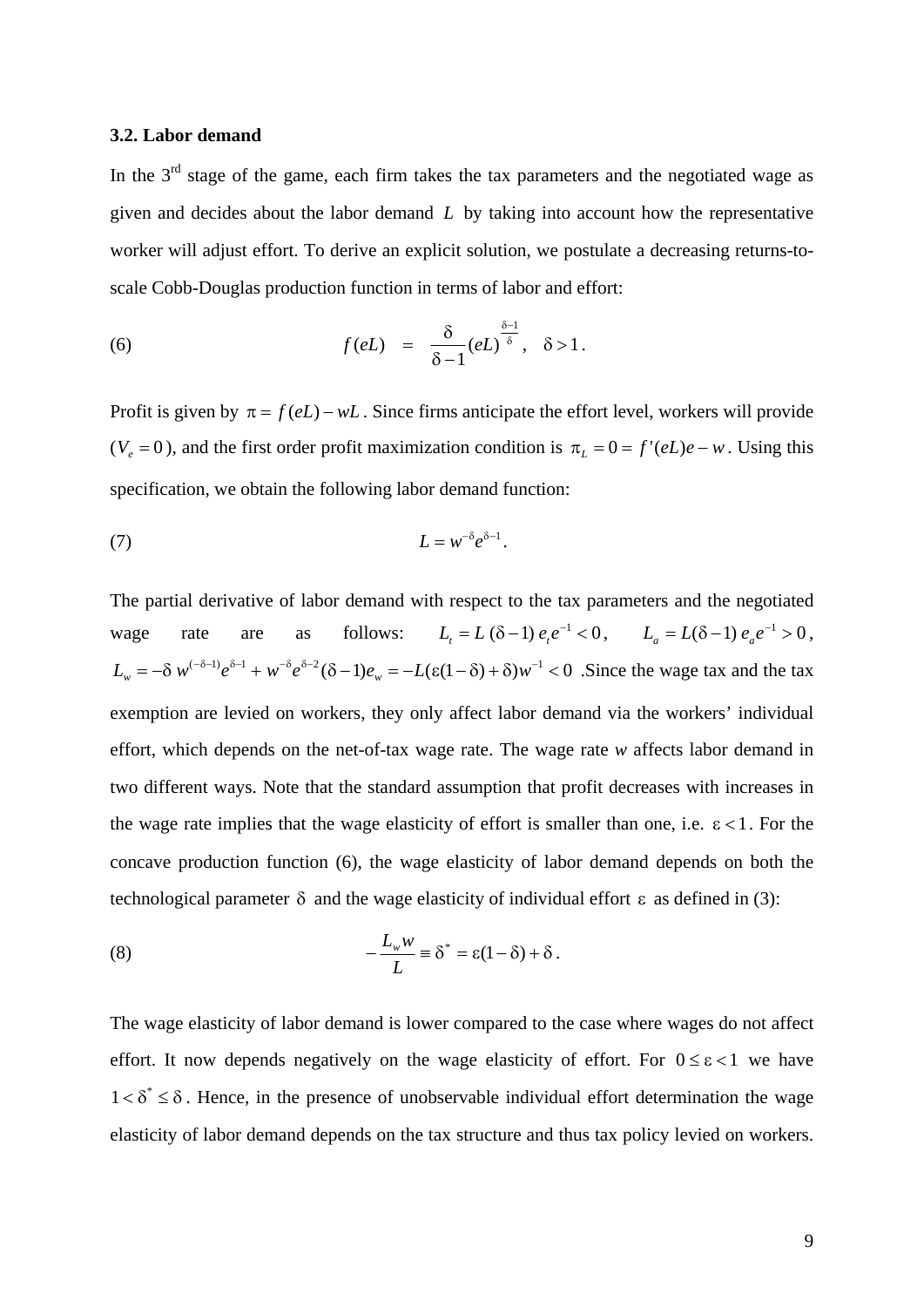If, for instance, a tax reform increases the wage elasticity of effort, labor demand would become less elastic. A wage rise would then be less costly for a trade union since the firm would then lay off fewer workers.

The firm's indirect profit function, which we will use in the next section, can be obtained by inserting labor demand (7) into the profit function  $\pi = f(eL) - wL$ :

(9) 
$$
\pi^*(w,e) = f(w^{-\delta}e^{\delta}) - w^{1-\delta}e^{\delta-1} = \frac{w^{1-\delta}e^{\delta-1}}{(\delta-1)}.
$$

Having analyzed workers' and firms' behavior with respect to effort and labor demand, we can now turn to the collective wage bargaining of stage 2.

## **4. Collective wage bargaining**

To derive the negotiated wage, we apply the Nash bargaining solution within a 'right-tomanage' model according to which employment is unilaterally determined by the firms. The wage bargaining takes place in anticipation of the optimal employment decision by the firms and the optimal individual effort decision by workers  $(2)$ .<sup>6</sup>

The trade union maximizes the sum of the workers utility  $V^{\nu}$ , and the utility of the unemployed. Since those caught shirking and fired are replaced by unemployed workers, the expected utility of an unemployed worker is (for inner solutions with  $\rho < 1$ ):

(10) 
$$
V^{u} = \left(1 - (1 - e^{d}) \frac{L}{N - L}\right) b + (1 - e^{d}) \frac{L}{N - L} (w^{n} - g(e^{*})).
$$

While we assume that a single worker who is caught shirking will become and remain unemployed as well as receive  $b$ , from the viewpoint of the trade union, an unemployed member will replace a laid-off worker with the lay-off probability, which is  $1-e^d$  times the

 $-$ <br>6 Bulkley and Myles (1997) have analyzed the generalized Nash bargain between a trade union and a firm over employment level and effort level and showed that higher union power will lead to a reduction in the agreed effort level. But they do not study the impact of labor taxes on employment and effort levels.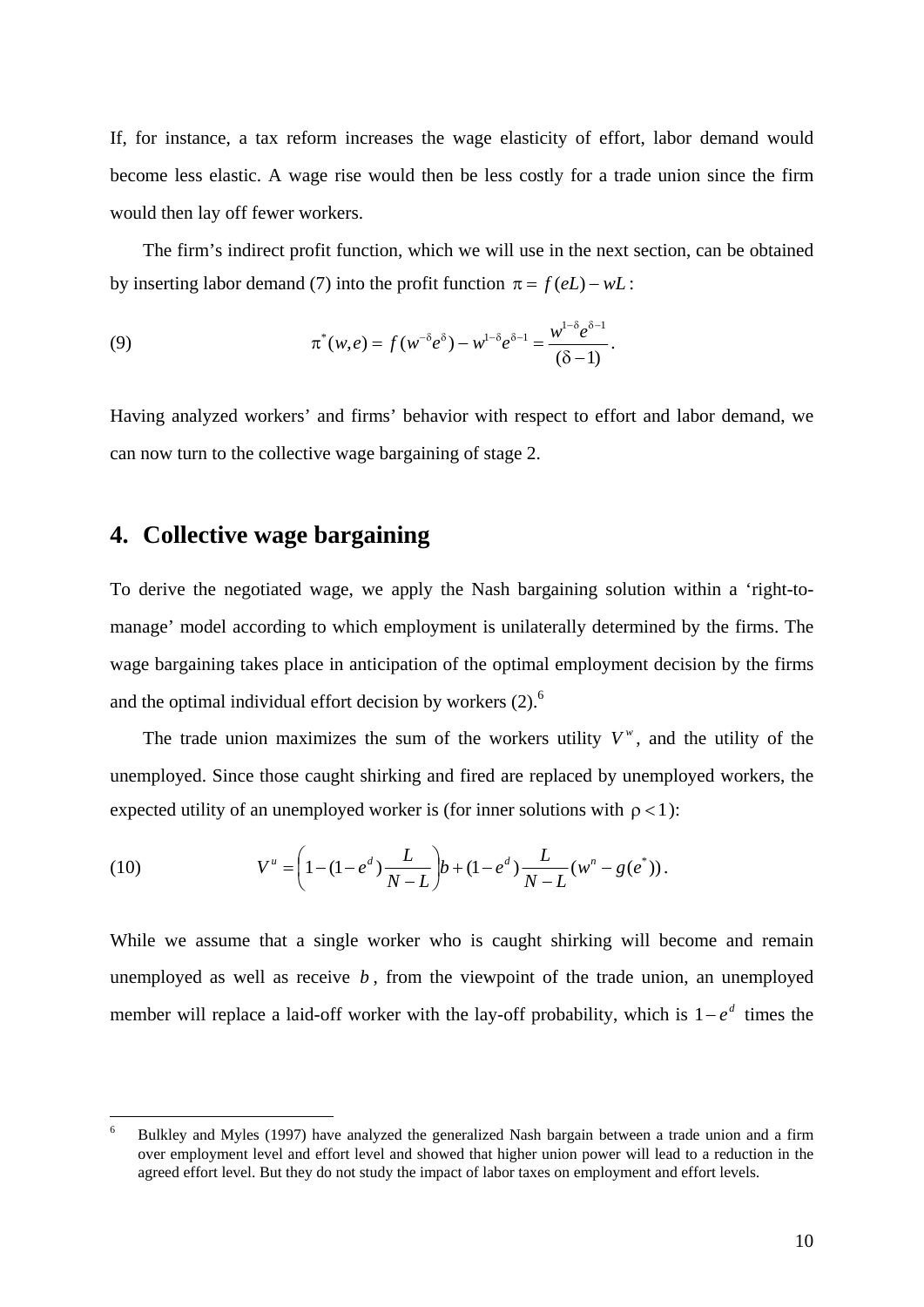employment share. We can rewrite the linear utilitarian objective function of the trade union as

(11) 
$$
\hat{U} = V^{\nu} L + V^{\mu} (N - L) = s(e^*) L^* + b N,
$$

where the first term captures the workers' surplus from employment and the second term captures the exogenously given minimum income for all  $N$  members.  $L^*$  denotes optimal employment and  $e^*$  optimal effort in the s term. We denote the relative bargaining power of the union by  $\beta$ , and that of the firm by  $(1-\beta)$ , and assume that the threat points of the trade union and the firm are described by  $U^0 = Nb$  and  $\pi^0 = 0$ , respectively. Applying the Nash bargaining solution, the negotiating parties decide on the wage *w* in order to solve

(12) 
$$
\underbrace{Max}_{(w)} \Omega(w) = U^{\beta} \pi^{*1-\beta}, \text{ s.t. } V_e = \pi_L = 0,
$$

where  $U = \hat{U} - U^0 = s(e^*) L^*$  is the bargaining surplus to the trade union by including the disutility of effort and  $\pi^*$  is the indirect profit, presented in equation (9). The Nash bargaining solution satisfies the following first-order condition:

(13) 
$$
\Omega_w = \beta \frac{U_w}{U} + (1 - \beta) \frac{\pi_w^*}{\pi^*} = 0.
$$

As shown in appendix A, we can solve the first-order condition (13) to find the following implicit Nash bargaining solution for the wage rate in the presence of individual effort determination:

(14) 
$$
w = \left(\frac{\beta + (\delta - 1)(1 - \varepsilon)}{(\delta - 1)(1 - \varepsilon)}\right) \left[\frac{b - ta}{1 - t}\right] \equiv M \left[\frac{b - ta}{1 - t}\right],
$$

where  $M > 1$  for  $\varepsilon < 1$ . The negotiated gross wage rate depends on the exogenous income *b* when unemployed, the wage tax *t* and the tax exemption *a* . Furthermore, it also depends on the mark-up *M* that, apart from exogenous parameters, also depends on the wage elasticity of effort ε .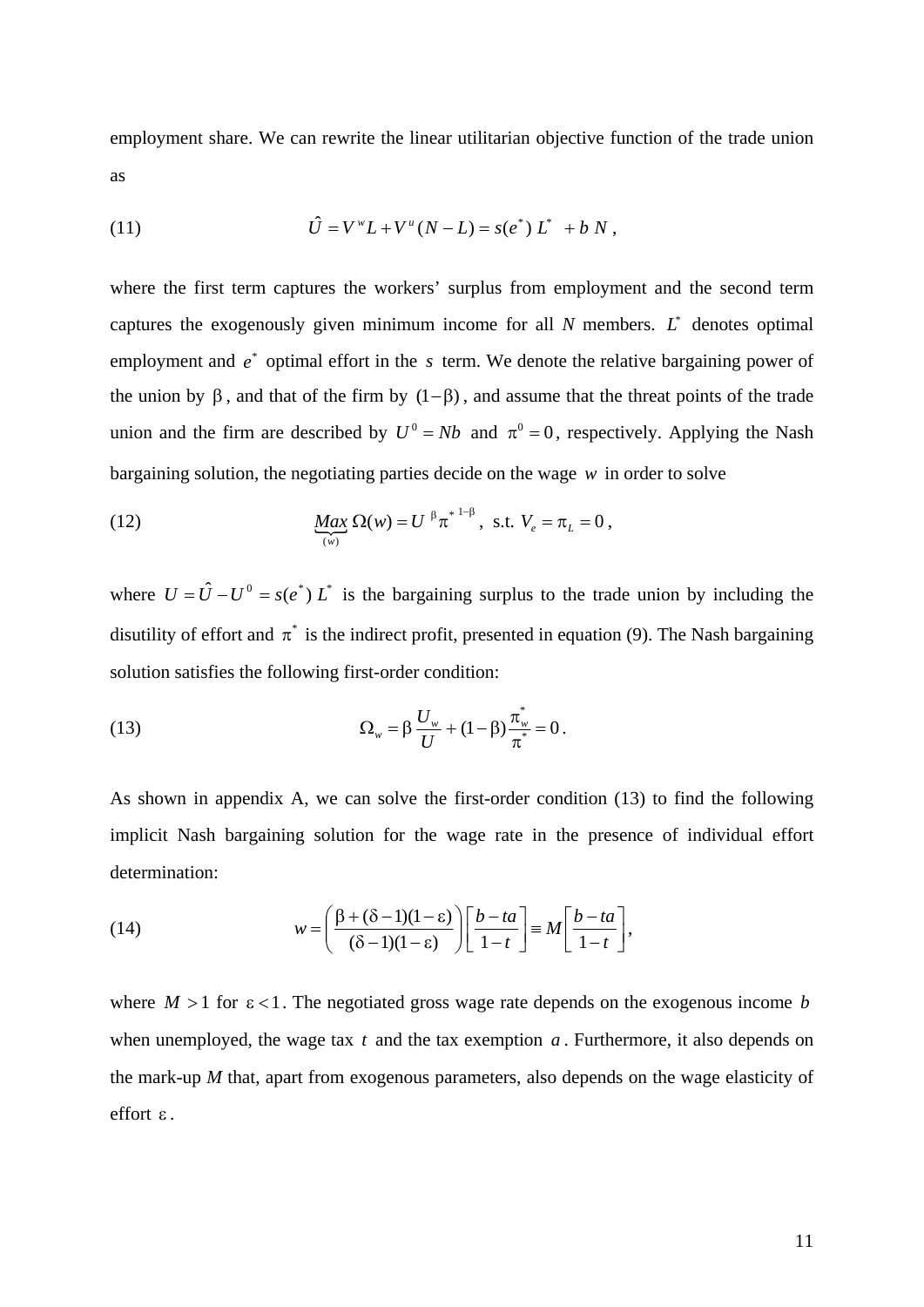Before we analyze comparative statics of the general case (14), we will first briefly discuss several special cases, which can be analyzed within the framework we have developed here.

#### *A. Observable effort*

When effort is observable and verifiable, it can become part of the wage contract. If the contract specifies some fixed effort level  $\bar{e}$ , we obtain the standard right-to-manage model of union bargaining, where the wage depends on the bargaining power of the trade union and the (constant) wage elasticity of labor demand in the case of a Cobb-Douglas production function. Since a constant individual effort  $\bar{e}$  implies  $\varepsilon = 0$  and a zero probability of being caught shirking, i.e.  $\rho = 1$ , we have

(15a) 
$$
w = \left(\frac{\beta + (\delta - 1)}{(\delta - 1)}\right) \left[\frac{g(\overline{e}) + b - ta}{1 - t}\right] = M \Big|_{\beta = 0} \left[\frac{g(\overline{e}) + b - ta}{1 - t}\right],
$$

which implies a surplus of  $s = \left( \frac{p}{(\delta - 1)} \right) \left( g(\overline{e}) + b - ta \right)$ ⎠  $\setminus$  $\overline{\phantom{a}}$ ⎝  $\big($  $\left(\frac{\beta}{(\delta-1)}\right)$   $\left(g(\overline{e})+b-ta\right)$ . From (15a), we can easily derive the

special cases of a monopoly union

$$
w|_{\mathfrak{p}=\mathfrak{p}=1} = \left(\frac{\delta}{\delta-1}\right) \left[\frac{g(\overline{e}) + b - ta}{1-t}\right]
$$

and the competitive labor market outcome where unions have no bargaining power and the gross wage only compensates for the disutility of working

$$
w|_{\substack{\varepsilon=\beta=0\\ \rho=1}} = \left[ \frac{g(\overline{e}) + b - ta}{1-t} \right],
$$

in which case the firm exploits the complete workers' surplus, i.e.  $s = 0$ .

Alternatively we can consider the case where worker can determine their effort unilaterally but the firm can observe the effort level. It could then pay a wage per unit of effective labor input *eL*. This requires a modification of (1) such that  $V^w = w(1-t)e + ta - g(e)$ . Since the tax exemption does not affect the wage rate anymore, in this case the optimal effort is  $e^* = [w(1-t)]_{\theta-1}^{\frac{1}{\theta-1}}$  and the effort elasticity  $\varepsilon = 1/(\theta-1) > 0$  is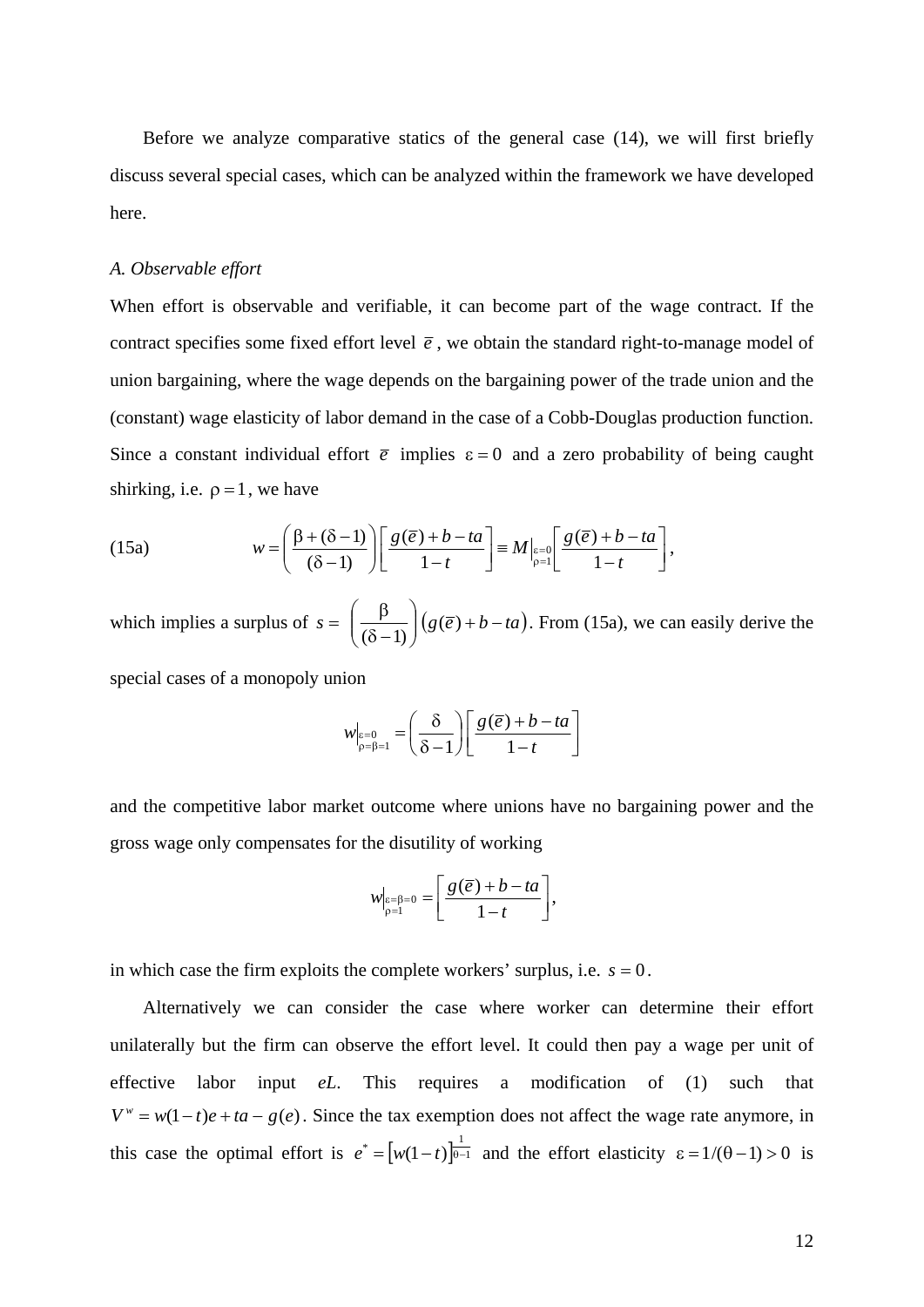constant. The profit function becomes  $\pi = f(eL) - weL$  with the firm maximizing with respect to *eL* . This gives the following wage elasticity of labor demand  $-L_w w/L = \delta^* = \delta + \varepsilon$ . The negotiated wage per worker then becomes<sup>7</sup>

$$
w|_{\varepsilon=0} = \left(\frac{(\delta-1) + \beta(1+\varepsilon)}{(\delta-1) + \beta\varepsilon}\right)^{\frac{\theta-1}{\theta}} \left[\frac{\left(g(e^*) + b - ta\right)^{\frac{\theta-1}{\theta}}}{(1-t)}\right]
$$
  
(15b)
$$
= \left(\frac{\left[(\delta-1) + \beta(1+\varepsilon)\right]\theta}{\left[(\delta-1) + \beta\varepsilon - \frac{\beta}{(\theta-1)}\right](\theta-1)}\right)^{\frac{\theta-1}{\theta}} \left[\frac{\left(b - ta\right)^{\frac{\theta-1}{\theta}}}{(1-t)}\right]
$$

The results are similar to the results by Hansen (1999, his case 2) who develops a model where workers can unilaterally determine their hours of work and where workers and firms then negotiate upon the hourly wage. The structure of the solution (15b) is qualitatively similar to that of (15a) in the sense that in both cases the mark-up is independent of tax instruments.

#### *B. Unobservable effort without bargaining*

When  $\beta = 0$ , the firm unilaterally sets the wage. From the first-order condition  $\pi_w^* = 0$ , it follows immediately that the firm acts according to the well-known Solow-condition (Solow 1979), i.e. we have  $\varepsilon = 1$  and thus

(16) 
$$
w = \left(\frac{\theta}{\theta - 1}\right) \left[\frac{b - ta}{1 - t}\right] \equiv M|_{\pi_w = 0} \left[\frac{b - ta}{1 - t}\right].
$$

The model therefore also captures the essence of the efficiency models with a (constant) mark-up over the outside option.

#### *C. Unobservable effort with bargaining: comparative statics*

For the general case, we have  $(1 - \varepsilon) > 0$  and the mark-up is larger than one when the trade union has some bargaining power, i.e.  $\beta > 0$ . It increases with the relative bargaining power

<u>.</u>

<sup>7</sup> A proof is available from the authors upon request.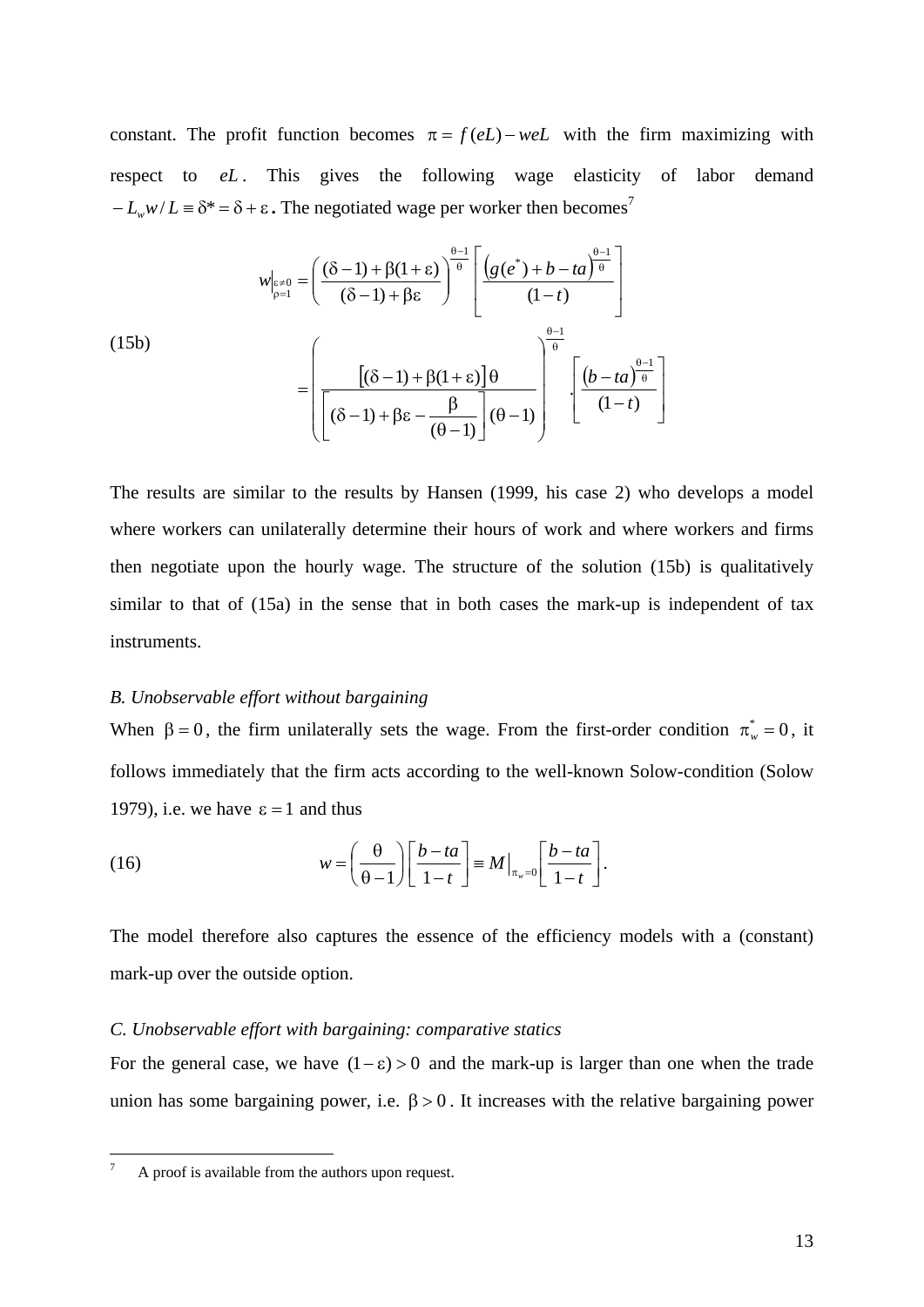of the trade union  $β$ , and depends negatively on the direct wage elasticity of labor demand δ. The wage rate now depends, in addition to the relative bargaining power, the wage elasticity of labor demand, the exogenous income, and the tax parameters, on the elasticity of effort determination ε . Furthermore, unlike in the case of observable effort, the exogenous income *b* when unemployed, the wage tax rate *t* , and the tax exemption *a* will also affect the wage rate via the mark-up *M* .

The impact of a better monitoring of workers on the negotiated wage is zero as the wage elasticity of effort is not affected by monitoring. We can thus focus on the comparative statics of the tax parameters and the outside option in what follows.

The derivative of the mark-up with respect to  $\varepsilon$  is  $M_{\varepsilon} = \beta (\delta - 1)^{-1} (1 - \varepsilon)^{-2} > 0$ . The markup with respect to effort *e* is  $M_e = 0$ . Since condition (14) is an implicit function of *w*, we can derive the partial derivative with respect to, for example, *a* by taking the total derivative

$$
dw\bigg[1-\big(M_{\varepsilon}\varepsilon_{w}\bigg)\bigg(\frac{b-ta}{1-t}\bigg)\bigg]=\bigg[\big(M_{\varepsilon}\varepsilon_{a}\bigg)\bigg(\frac{b-ta}{1-t}\bigg)+M\bigg(\frac{-t}{1-t}\bigg)\bigg]da.
$$

By rearranging, we obtain

(17) 
$$
w_a = \frac{1}{\Delta} \left( \underbrace{M_e \underbrace{\epsilon_a}_{+}}_{-} \right) \left( \frac{b - ta}{1 - t} \right) + \frac{M}{\Delta} \left( \underbrace{-t}_{-} \right) < 0
$$

with  $\Delta = [1 - M_{\epsilon} \varepsilon_w (b - ta)(1 - t)^{-1}] > 0$ . In the Nash bargaining solutions with observable effort (15a) and (15b), the mark-up is independent of  $a$ . With unobservable effort, however, workers will increase effort when the tax exemption rises. When workers have some bargaining power, i.e. β > 0 , this *ceteris paribus* lowers the mark-up because a lower wage elasticity of effort implies a higher wage elasticity of labor demand (see equation (8)). A higher wage then induces less effort, which makes the worker less productive. As a consequence more layoffs result from a wage increase.

The effect of the wage tax rate can be expressed as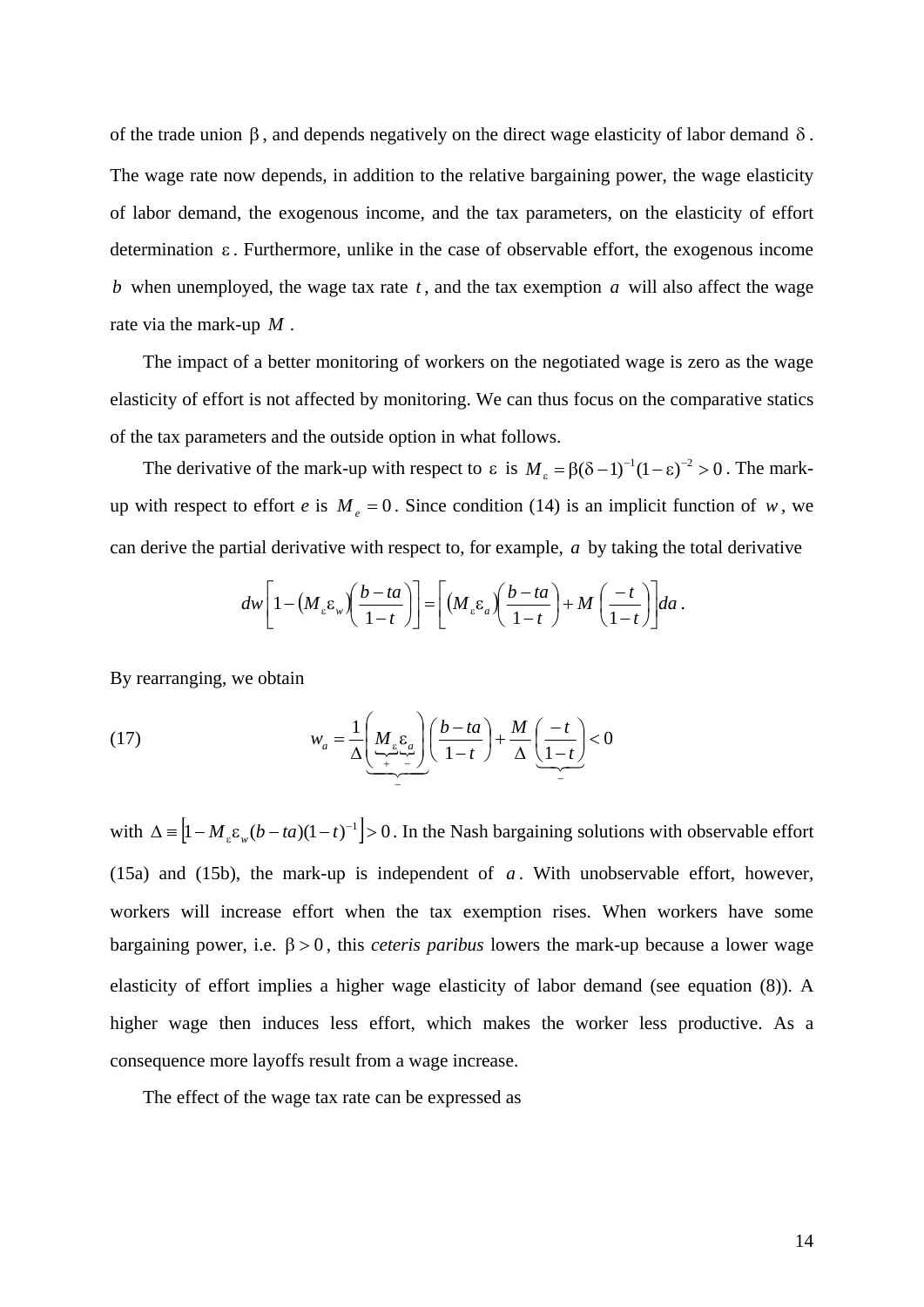(18) 
$$
w_{t} = \frac{1}{\Delta} \left( \underbrace{M_{\varepsilon} \varepsilon_{t}}_{+ \Delta t} \right) \left( \frac{b - ta}{1 - t} \right) + \frac{M}{\Delta} \left( \underbrace{\frac{b - a}{(1 - t)^{2}}} \right) > 0.
$$

The total effect of a higher wage tax rate on the negotiated wage is *a priori* ambiguous. When we assume  $b \ge a$ , both the effect on the mark-up and the effect on the total outside option with the given mark-up are unambiguously positive.

Hence, tax parameters in our model with both Nash wage bargaining and individual effort determination affect both of these via a change in the difference between the net-of-tax wage income and the outside option as well as via a change in the mark-up.

We summarize our new characterization of the negotiated wage under individual effort determination in

**Proposition 1:** *Unobservable individual effort determination strengthens the partial effects tax policy measures have on the negotiated wage compared to the case where effort is observable. Decreasing the tax exemption lowers the negotiated wage, while an increase in the wage tax* rate increases the negotiated wage under a sufficient but not necessary condition  $b \ge a$ .

We can easily verify that the effects indeed reinforce each other. If we take the partial derivative of (15a), we obtain the comparative statics effect for the standard bargaining model with

$$
w_a = M\Big|_{\substack{\varepsilon=0 \\ p=1}} \left(\frac{-t}{1-t}\right) < 0 \,, \ w_t = M\Big|_{\substack{\varepsilon=0 \\ p=1}} \left(\frac{g(\overline{e}) + b - a}{\left(1-t\right)^2}\right).
$$

For (15b), we similarily find

$$
w_a = M\Big|_{\substack{\varepsilon \neq 0 \\ \rho = 1}} \left(\frac{-t}{1-t}\right) < 0 \,, \ w_t = M\Big|_{\substack{\varepsilon \neq 0 \\ \rho = 1}} \left(\frac{b-a}{\left(1-t\right)^2}\right).
$$

For  $b \ge a$ , the effects tax parameter changes have on the negotiated wage when effort is observable are always reinforced when effort is not observable. The partial derivative of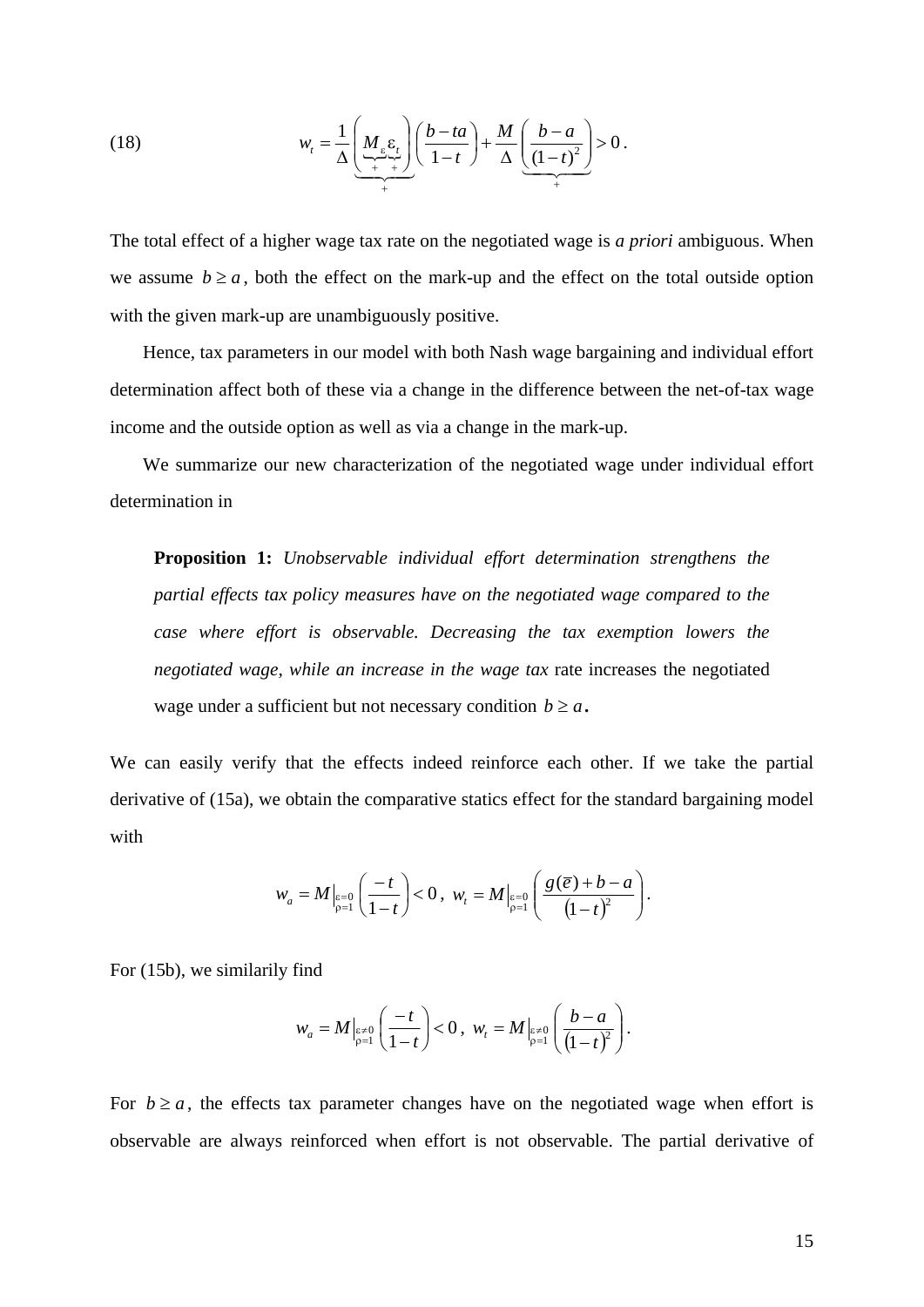equation (16) with respect to *a* shows the same result for the efficiency wage model: the different wage-setting motives thus reinforce the partial tax policy effects on gross wages. We should note, however, that in the case where  $b \le a$  and  $g(\overline{e}) + b - a > 0$  we would obtain opposite partial effects for changes in the wage tax rate. An increase in the wage tax will then increase the gross wage when effort is observable but will lower the gross wage when effort is unobservable.<sup>8</sup>

As we pointed out when discussing (15b), the reinforcing effect is also present in a model with endogenous effort determination.

## **5. The impact of a tax-revenue-neutral change in tax progression on wage formation, employment, effort, output, and welfare**

We are now ready to analyze what are the impacts a revenue-neutral restructuring of the labor tax, i.e. the degree of wage tax progression, on wage formation, individual effort determination, and employment. The effect of wage tax progression, which keeps the tax revenue  $G = [t(w - a)]L$  constant, can be written in the following way:  $dG = 0 = (w - a)Ldt - tLda + [tL + t(w - a)L_w]dw$ . Recalling the definition of the average tax as  $t^a \equiv t(1 - a/w)$ , this can be expressed as

(19) 
$$
da\Big|_{dG=0} = \frac{(w-a)}{t}dt + \frac{(t-t^a\delta^*)}{t}dw.
$$

<u>.</u>

An appropriate and intuitive way to define tax progression is to look at the average tax rate progression (*ARP*), which is given by the difference between the marginal tax rate *t* and the average tax rate  $t^a$ ,  $ARP = t - t^a$ . The tax system is progressive if *ARP* is positive, and tax progression is increased if the difference increases (at a given income level, see Lambert

<sup>8</sup> We mentioned before that our model also allows us to capture the essence of a model where workers can endogenously determine working hours when working hours are observable, see the discussion of equation (15b). Interpreting our model as a model of imperfectly observable effective working hours we can i) confirm the results derived by Hansen (1999) for perfectly observable working hours and ii) also find the reinforcing effect when effective working hours cannot be perfectly monitored.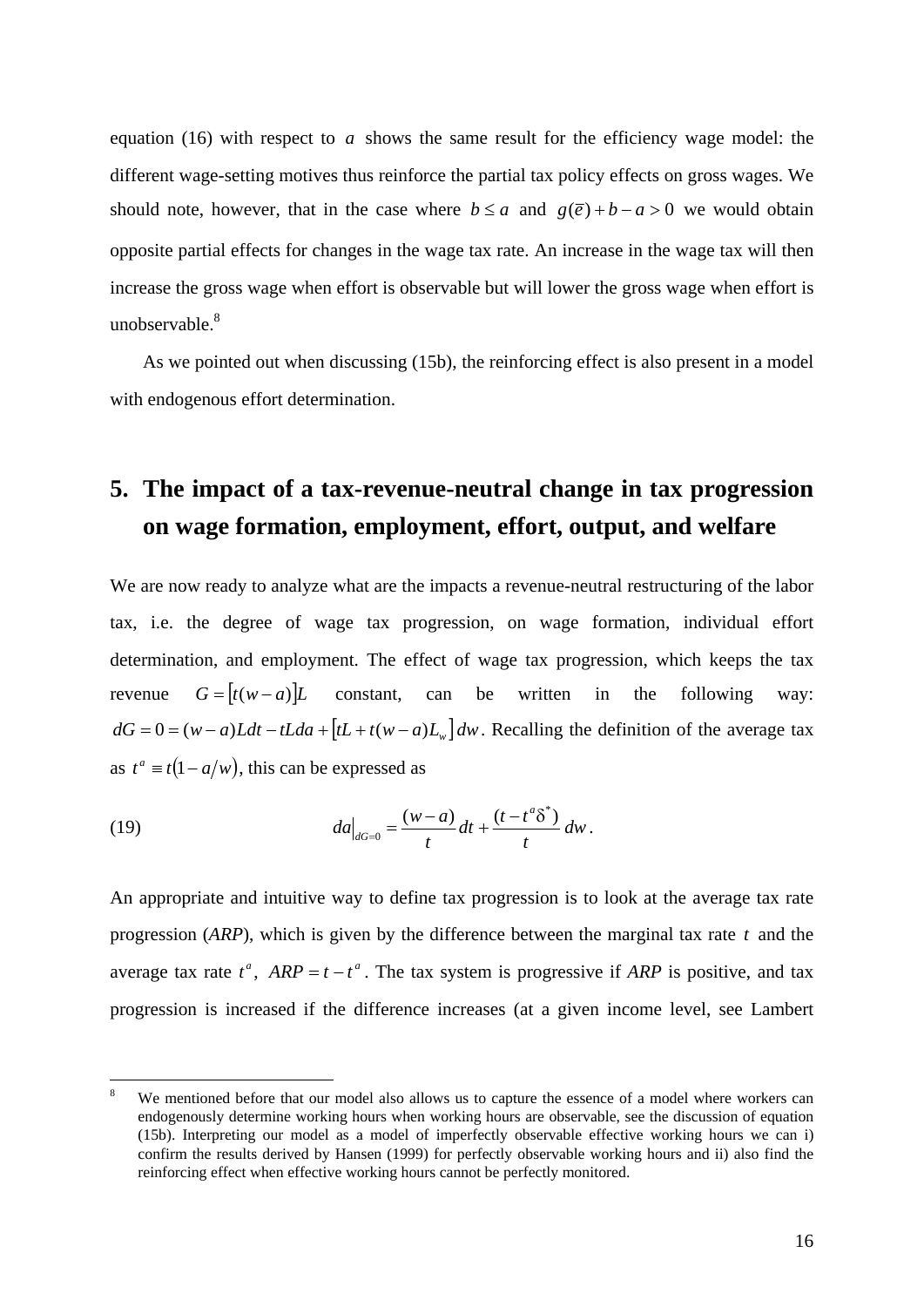2001, chapters 7 and 8). The term  $t - t^a \delta^*$  indicates the marginal tax revenue per worker when the gross wage increases. It can be decomposed in such a way that we have a *tax progression effect* and a *tax level effect*:  $ARP + t^a(1 - \delta^*)$ . The total effect is non-positive for a linear tax system with  $ARP = 0$  since  $(1 - \delta^*) \le 0$ , but may eventually become positive if the tax system is sufficiently progressive since the employment effect is weighted by the average tax rate only. As we will see later on, the degree of tax progression is decisive for the way in which a revenue-neutral change in tax progression affects both employment and individual effort.

#### **5.1 Revenue-neutral tax progression and the negotiated wage**

The total effect of changes in the tax parameters *t* and *a* on the negotiated wage is

$$
(20) \t dw = w_t dt + w_a da \t,
$$

with the partial derivatives derived in section 4. Substituting (19) into the RHS of (20) for *da* gives

(21) 
$$
dw = w_t dt + \frac{(w-a)}{t} w_a dt + w_a \left[ \frac{t - t^a \delta^*}{t} \right] dw,
$$

and, thus, the total effect of a revenue-neutral increase in the wage tax rate is

(22) 
$$
\frac{dw}{dt}\bigg|_{dG=0} = \frac{w_t + \frac{(w-a)}{t}w_a}{1 - w_a(t - t^a \delta^*)t^{-1}}.
$$

In what follows, we assume Laffer-efficiency in the sense that a higher wage tax increases tax revenues while a higher tax exemption leads to lower tax revenues even when we take account of the indirect effects via changes in *w*. With respect to the tax exemption, we then have

$$
\hat{G}_a = -tL + G_w w_a = -tL\left(1 - w_a \frac{t - t^a \delta^*}{t}\right) < 0.
$$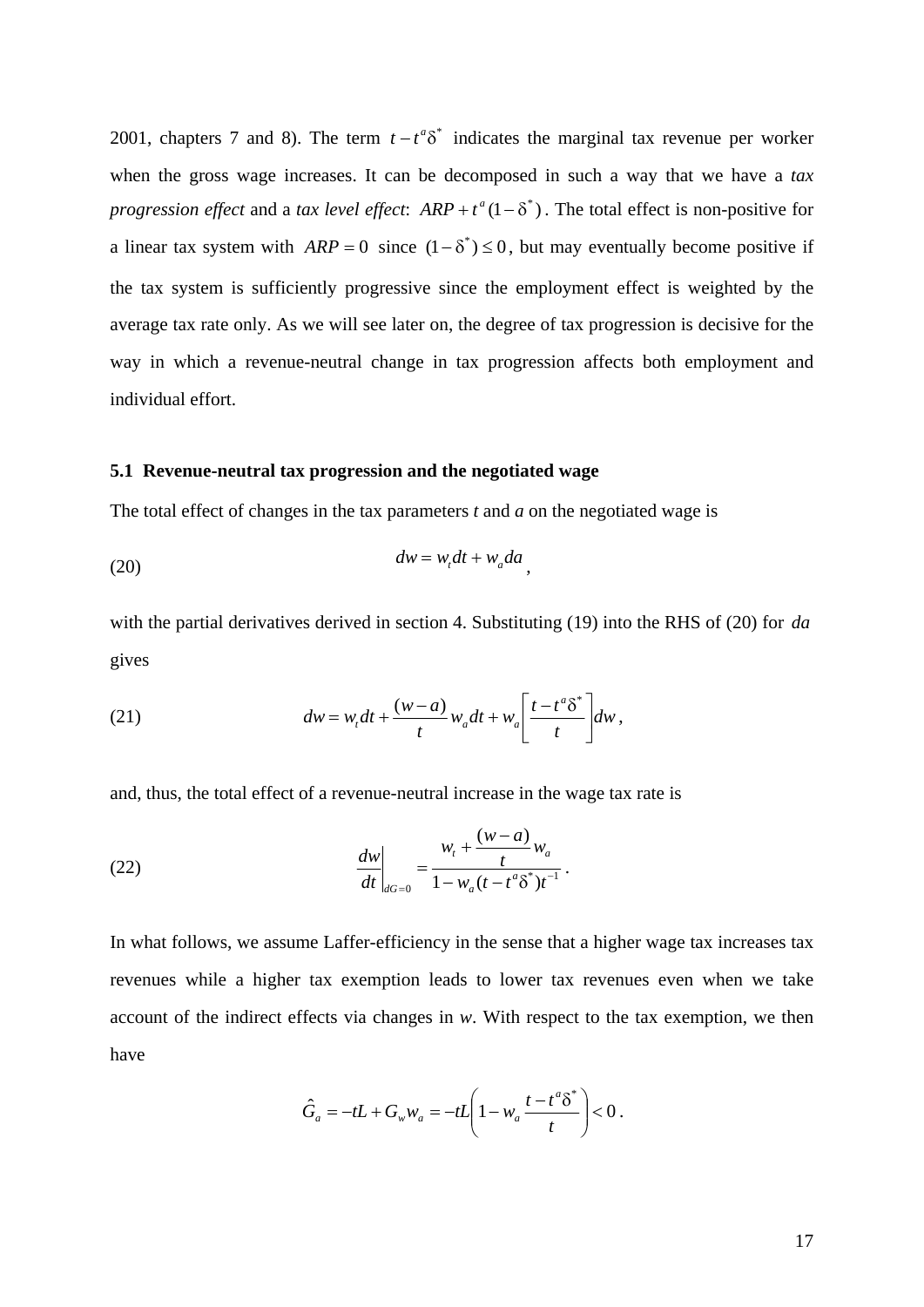Substituting the partial derivatives  $w_a$  from (17) and  $w_t$  from (18) into the numerator of (22) shows that the numerator is unambiguously positive (see appendix B). Hence, we have the following:

**Proposition 2 (wage moderation):** *A revenue-neutral increase in wage tax progression will moderate the negotiated wage in the presence of individual effort determination.*

The interpretation is straightforward as it turns out that the numerator in equation (22) denotes the compensated effect an increase in the tax rate has on the wage, keeping the value of the Nash maximand constant (see appendix C). The revenue-neutral increase in the tax exemption fully offsets the income effect of the higher wage tax so that only the substitution effect of this progression-enhancing tax reform remains. This finding shows that the result from conventional 'right-to-manage' models in the absence of effort considerations (see, e.g., Koskela and Vilmunen 1996) also applies when we allow for unobservable individual effort determination.

#### **5.2 Revenue-neutral tax progression and individual effort determination**

The total effect of changes in the tax parameters *t* and *a* and the negotiated wage on effort determination is  $de = e_t dt + e_u da + e_w dw$ . Substituting the RHS of the tax-revenue neutrality (19) for *da* and using  $e_w = \frac{(1-t)}{t} e_a$  $e_w = \frac{(1-t)}{2}e_a$  gives

$$
\frac{de}{dt}\Big|_{dG=0} = \underbrace{e_t + \frac{(w-a)}{t}e_a}_{=0} + \left(e_w + \frac{1}{t}(t - t^a \delta^*)e_a\right) \underbrace{\frac{dw}{dt}}_{=0}
$$

(23)

$$
=\underbrace{\frac{e_a}{t}}_{+}\left((1-t)+t-t^a\delta^*\right)\underbrace{\frac{dw}{dt}}_{=0}.
$$

The direct effects of tax progression parameters on effort will cancel out so that it is only the induced wage-moderation that affects individual effort decisions. The term  $e_a/t$  measures the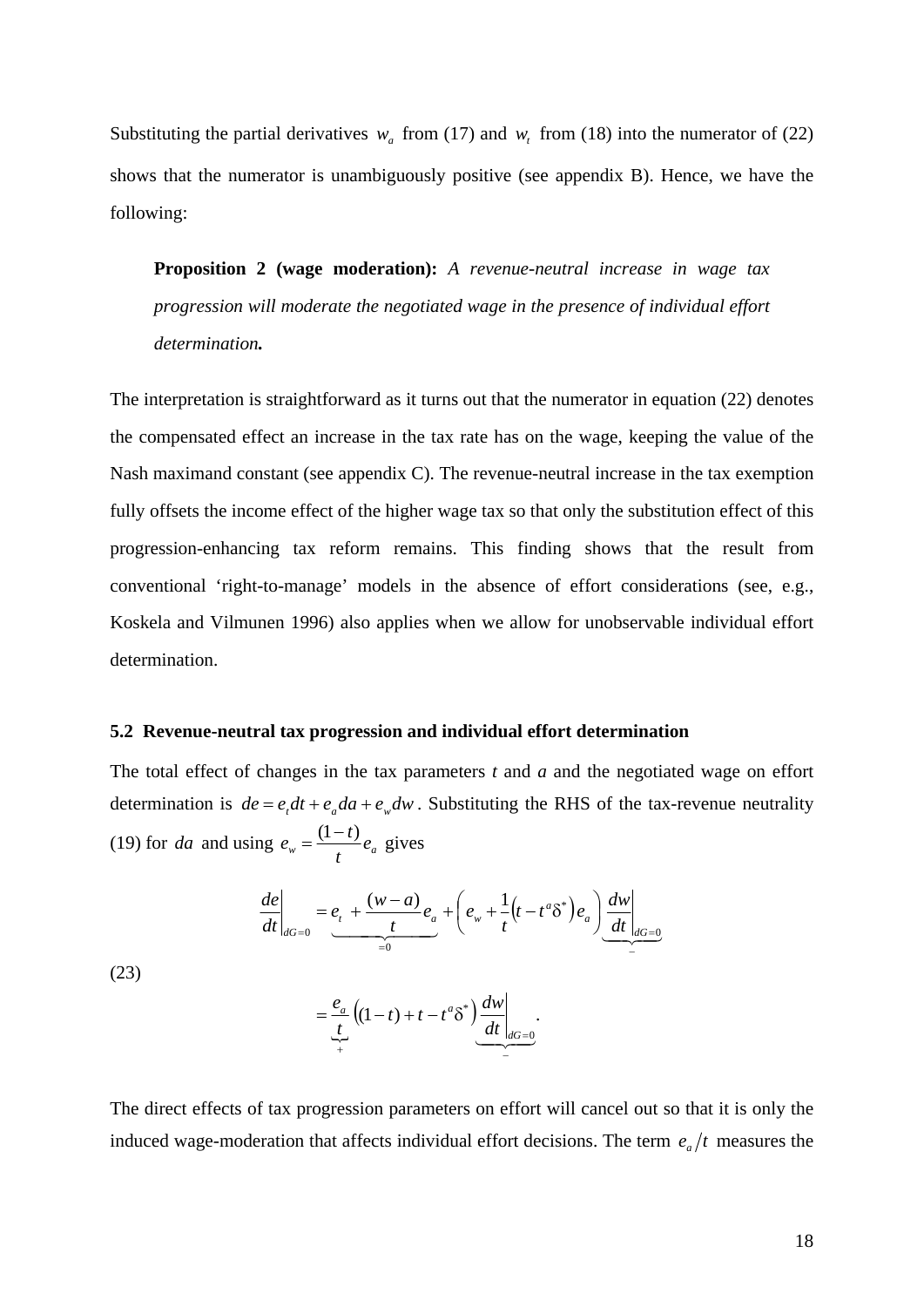impact one additional euro has on individual effort. A wage reduction of one euro reduces the net-of-tax wage by  $(1-t)$  so that effort falls by  $e_a(1-t)/t$ . But wage-moderation also affects the amount by which the tax exemption can be raised. It will be lower than the neutral effect of raising *a* by  $(w-a)/t$  if  $t-t^a\delta^* < 0$ . This always holds in a linear tax system because in this case  $t(1 - \delta^*) < 0$ . But if the tax system becomes very progressive, so that given the marginal tax rate *t* the average tax rate  $t^a \equiv t(1 - a/w)$  becomes lower and thereby  $1 - t^a \delta^* > 0$ might be the case, individual effort eventually will fall. This case is also the more likely, the smaller the wage elasticity of labor demand and the average tax burden are. If we assume a labor share of 2/3, we have  $\delta = 3$ , and an average tax below 1/3 would suffice to let effort fall when tax progression rises. Formally, we have

(24) 
$$
\left. \frac{de}{dt} \right|_{dG=0} \begin{cases} > \\ = \\ < \end{cases} 0 \iff 1 \begin{cases} < \\ = \\ > \end{cases} t^a \delta^*.
$$

A sufficient, but not a necessary, condition for individual effort to fall is *t*δ < 1 since we have  $\delta^* < \delta$  and  $t_a < t$ . These findings can be summarized in

**Proposition 3 (individual effort determination):** *A revenue-neutral increase in wage tax progression will decrease (increase) individual effort if (i) the wage elasticity of labor demand and/or (ii) the marginal tax rate are sufficiently low (high). A sufficient condition is t* $\delta$  < 1 *(t* $\delta$  > 1 *).* 

#### **5.3 Revenue-neutral tax progression and employment**

Finally, we consider the employment effect. The total effect of changes in the tax parameters *t* and *a* and the negotiated wage on employment is  $dL = L_t dt + L_u da + L_w dw$ . Substituting the RHS of the tax-revenue neutrality for *da* and using  $e_t^* = \frac{(w-a)}{t} e_a^*$  $e_t^* = \frac{(w-a)}{t} e_a^*$ ,  $L_w^* = -\frac{\delta^* L^*}{w}$  and \* \*  $(\delta - 1)e_a^*$ *e*  $L_a^* = \frac{(\delta - 1)e_a^*}{\epsilon}$  gives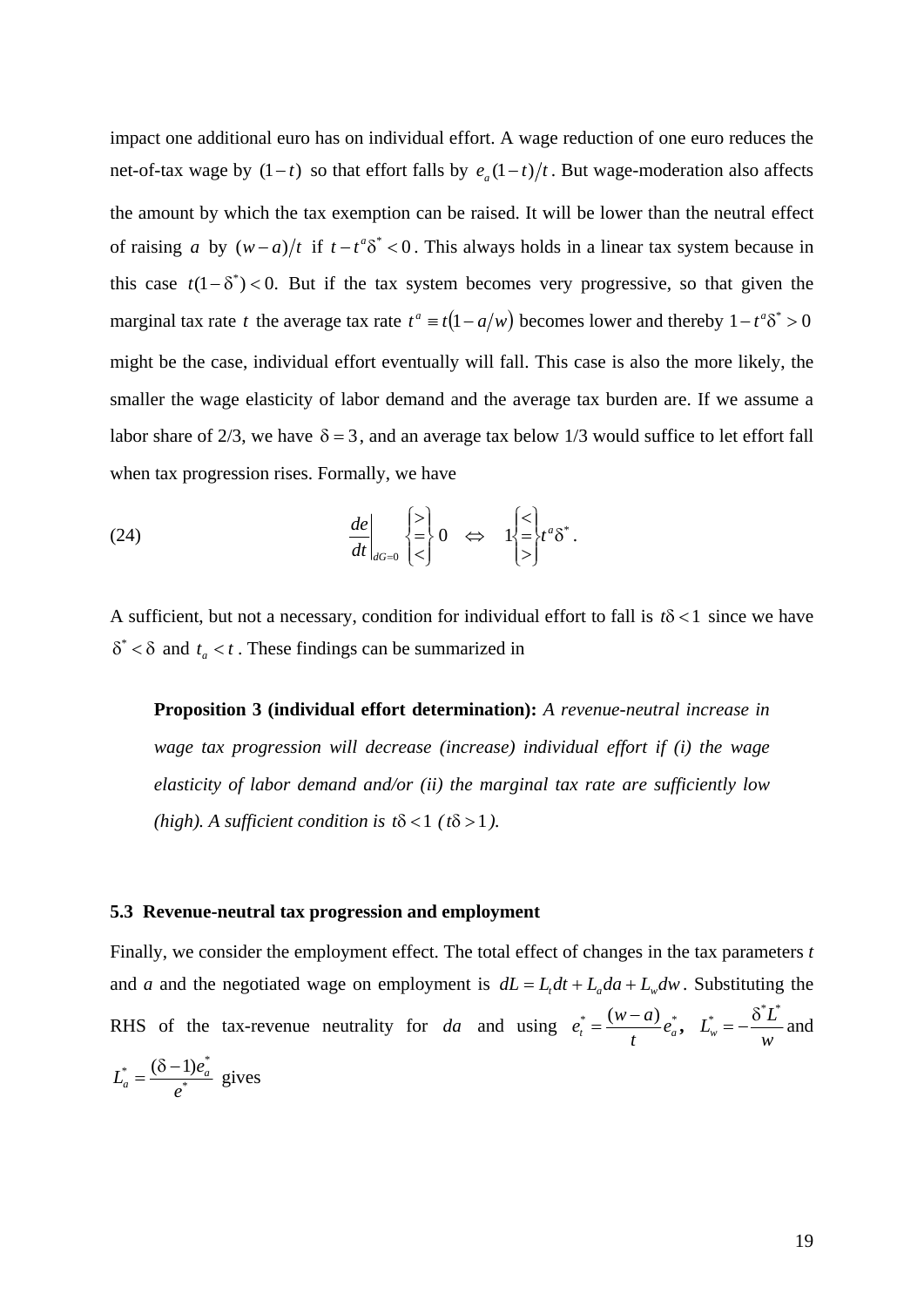(25)  

$$
\frac{dL}{dt}\Big|_{dG=0} = L^* \frac{(\delta - 1)}{e^*} \underbrace{(e_t^* + \frac{(w - a)}{t}e_a^*)}_{=0} + \left(L_w^* + \frac{1}{t}(t - t^a \delta^*)L_a^*\right) \frac{dw}{dt}\Big|_{dG=0}
$$

$$
= \left[L^* \frac{(\delta - 1)}{e^*t}(t - t^a \delta^*)e_a^* - L^* \frac{\delta^*}{w}\right] \frac{dw}{dt}\Big|_{dG=0}
$$

The first two terms cancel out since they cover the change in *t* and *a* that *ceteris paribus* would leave the average tax burden, and thus the net-of-tax wage, constant. Hence, we are left with two effects. As we have seen in section 5.2, the tax reform affects individual effort depending on the wage elasticity of labor demand and the size of tax parameters. If  $-$  as is likely - effort decreases, labor productivity falls and *ceteris paribus* employment. On the other hand, the wage-moderating effect increases labor demand for any given effort level. The total effect thus becomes ambiguous. From proposition 3 we can immediately infer

**Proposition 4 (rising employment):** *A sufficient, but not necessary, condition that a revenue-neutral increase in wage tax progression will increase employment*   $is$   $t^a\delta^* \geq t$ .

From proposition 4 follows immediately that starting from a linear tax system with  $t^a = t$ , employment will definitely rise. This leads to

**Corollary 1 (rising employment):** *Introducing tax progression is good for employment when wages are negotiated and effort is determined individually.*

Although we have seen that different wage-setting motives reinforce tax policy effects on gross wages, this is not no longer true with respect to employment. With observable and verifiable effort, employment is always increasing when tax progression rises. When effort is unobservable and not verifiable, we find a countervailing effect via the adverse effect a rise in tax progression has on individual effort.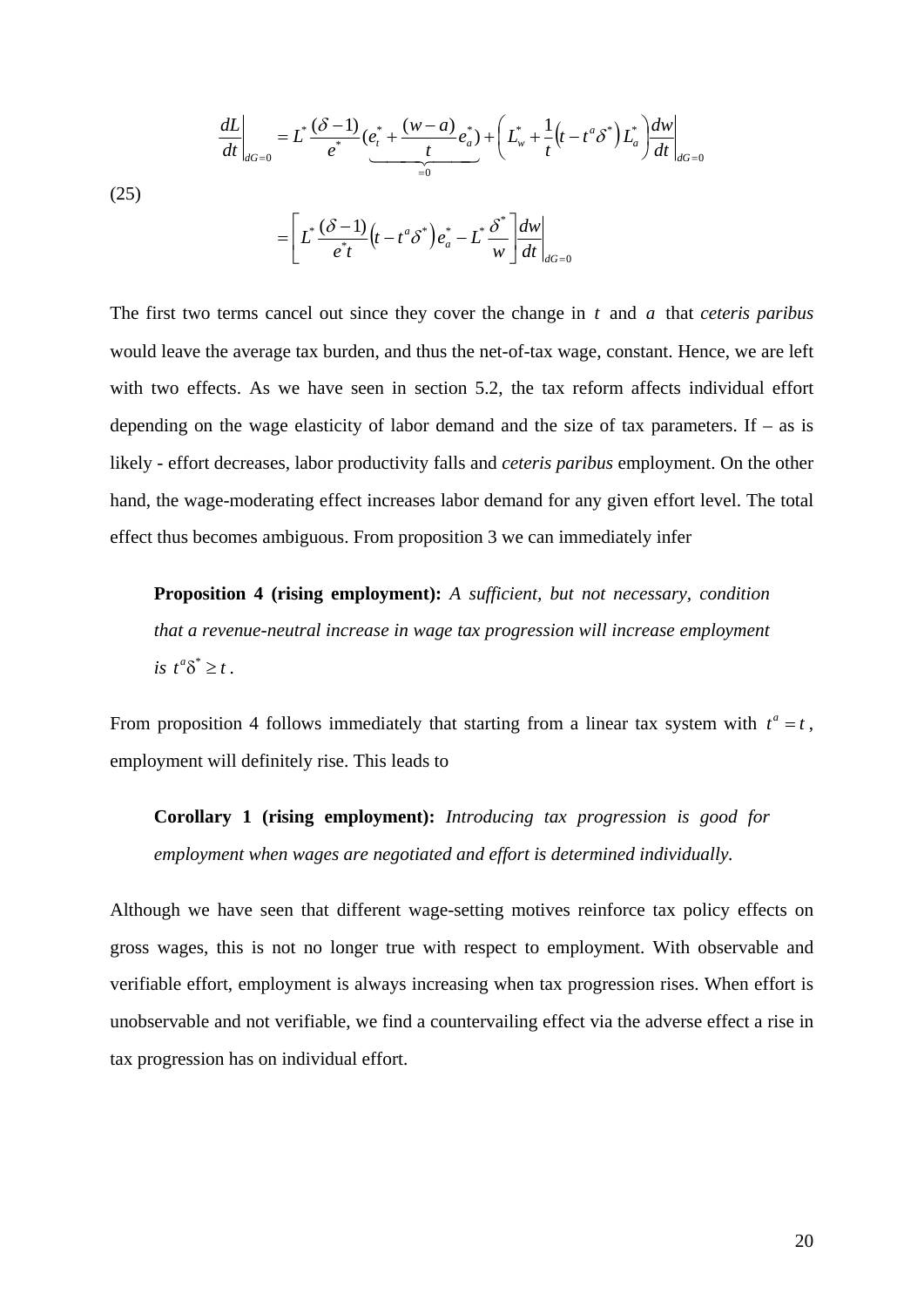#### **5.4 Revenue-neutral tax progression and output**

Effort and employment may go in opposite directions so that the output effect is *a priori*  ambiguous. Substituting equation (7) in equation (6) shows that output is proportional to *wL* . The total effect of a revenue-neutral tax reform is then given by  $df(eL) = \delta(\delta - 1)^{-1} [wdL + Ldw]$ . Substituting in equation (25) thus yields for a revenueneutral rise in tax progression

(26) 
$$
\frac{df(eL)}{dt}\bigg|_{dG=0} = \frac{\delta}{\delta-1}L\bigg[w\frac{(\delta-1)e_a^*}{e^*t}(t-t^a\delta^*)+1-\delta^*\bigg]\frac{dw}{dt}\bigg|_{dG=0}.
$$

If  $t^a \delta^* \ge t$ , i.e.  $\delta^*(1 - aw^{-1}) \ge 1$ , output is increasing. This can be summarized in

**Proposition 5 (rising output):** *A sufficient, but not necessary, condition that a revenue-neutral increase in wage tax progression will increase employment is*   $t^a\delta^* \geq t$ .

Proposition 5 implies that starting from a linear tax system with  $t^a = t$ , output will also rise when tax progression is introduced so that we have

**Corollary 2 (rising output):** *Introducing tax progression raises output when wages are negotiated and effort is determined individually.*

#### **5.5 Revenue-neutral tax progression and welfare**

Finally we want to briefly discuss the welfare implications. An appropriate measure of welfare in our framework is the sum of profits and workers' surplus, i.e.

$$
W = f(eL) - wL + [w(1-t) + ta - g(e)]L + b(N - L) + G
$$

(27)

$$
= f(eL) - [b + g(e)]L + bN = \frac{\delta}{\delta - 1} wL - [b + g(e)]L + bN
$$

where  $f(eL) = \delta(\delta - 1)^{-1}(eL)^{-\delta} = \delta(\delta - 1)^{-1}w^{1-\delta}e^{\delta - 1} = \delta(\delta - 1)^{-1}wL$  $(\delta -1)$  $(eL) = \delta(\delta - 1)^{-1} (eL)^{\delta} = \delta(\delta - 1)^{-1} w^{1 - \delta} e^{\delta - 1} = \delta(\delta - 1)^{-1}$ δ−  $=\delta(\delta-1)^{-1}(eL)^{\delta}$  =  $\delta(\delta-1)^{-1}w^{1-\delta}e^{\delta-1} = \delta(\delta-1)^{-1}wL$ . In general the welfare effects are affected in different directions by the parameters that specify the production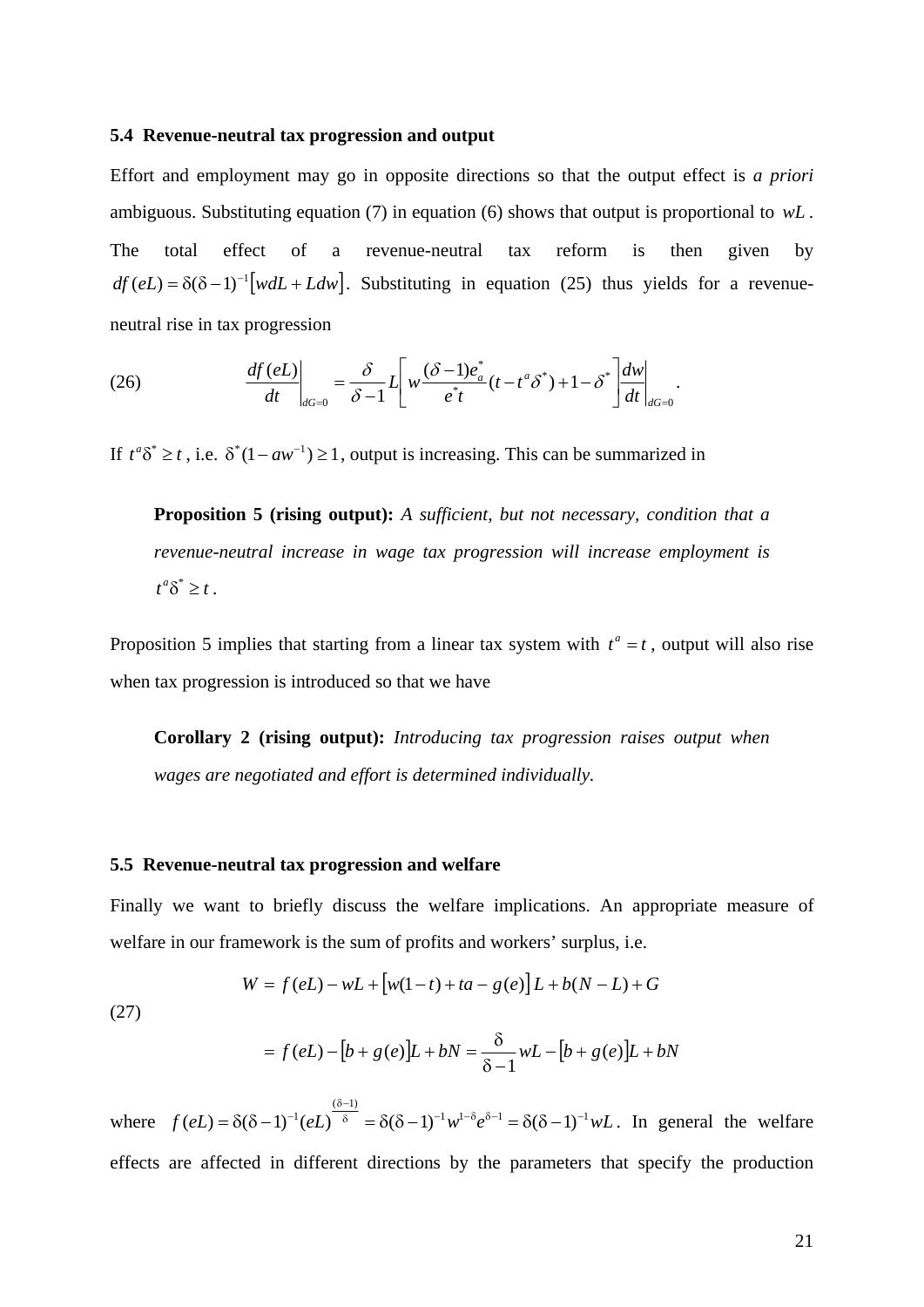technology and the disutilty from effort so that general unambiguous statements cannot be derived. However, the properties of the model allow us to derive at least some sufficient conditions for welfare to improve.

First, note that the worker's surplus *s* is increasing in effort. This follows from the worker's optimal effort choice, i.e.  $V_e^w = de^{d-1}s - e^d g'(e) = 0$ , from which follows that  $s = \theta d^{-1} g(e)$ . Hence, when worker chooses a higher level of individual effort they are always better off. Second, when employment rises those additional workers that find employment are better since  $w<sup>n</sup> - g(e) - b > 0$ . Thus no worker will lose when employment is rising. Finally, profit is increasing in output as profit is given by  $(\delta - 1)^{-1} wL = \delta^{-1} f(eL)$  Hence, a sufficient condition for a positive welfare effect is that the reform does not lead to a fall in effort, employment and output. A necessary condition for the first requirement to hold is  $t^a \delta^* \geq 1$ . A sufficient condition for the latter two requirements is  $t^a \delta^* \geq t$ . Thus  $t_a \delta^* \geq 1$  suffices to fullfill all three requirements. This leads to our last proposition.

**Proposition 6 (rising welfare):** *Welfare is always increasing when a revenueneutral increase in wage tax progression will increase effort.*

Workers only increase effort when they are better off. Since for a revenue-neutral increase in tax progression, higher effort is always associated with higher employment and output, more workers benefit from the higher surplus per worker and profit increases as well.

## **6. Conclusions**

We have provided an extended framework to study the implications of the imperfectly observable individual effort of workers on the negotiated wage and the impact of a revenueneutral change in the wage tax progression on wage negotiations, individual effort, employment, output and welfare. The first, and most important, result is that a higher degree of tax progression in this framework always leads to wage moderation. Our model confirms this result for the case of observable effort and wage bargaining as well as for the case where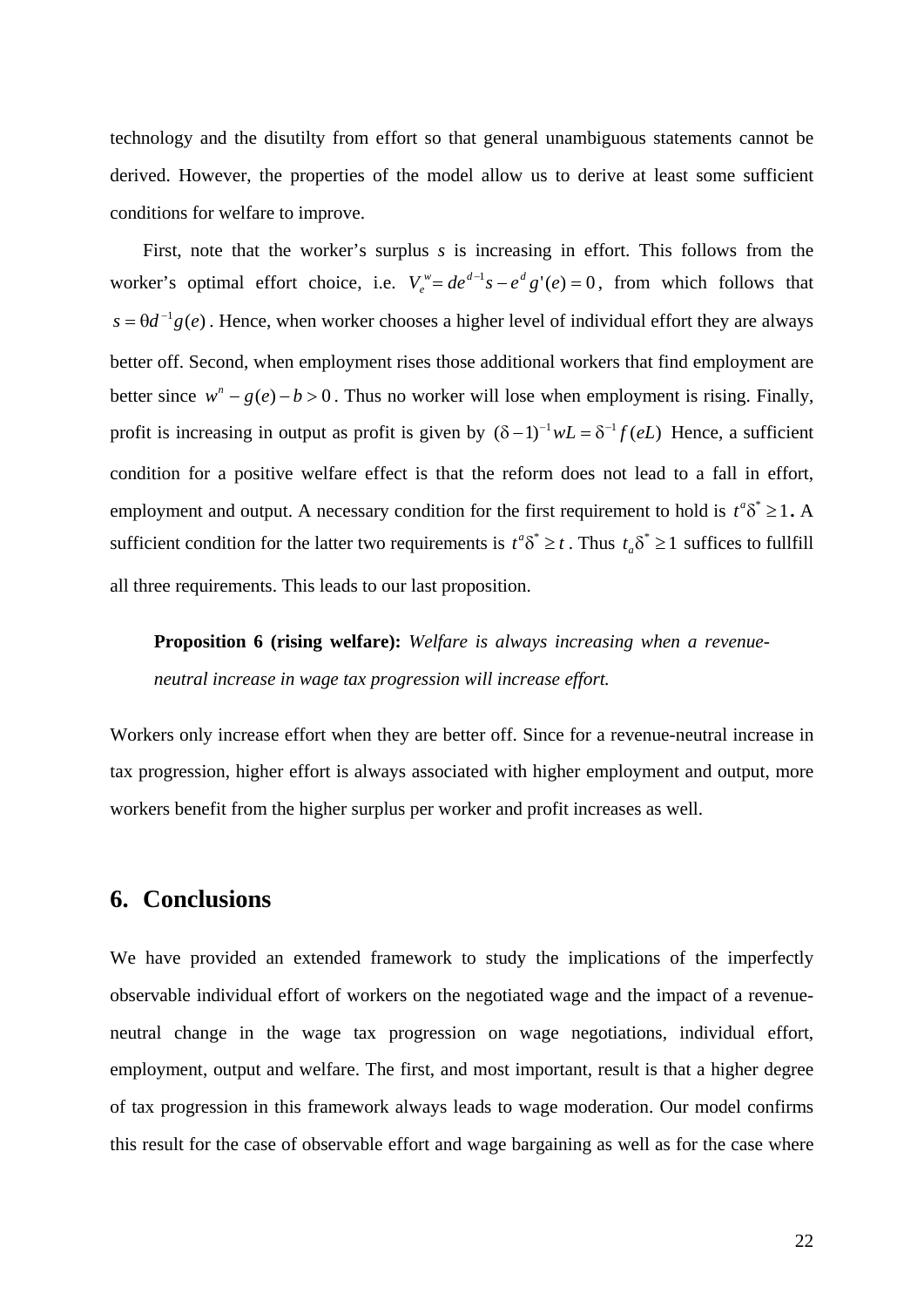firms set efficiency wages unilaterally: the different wage-setting motives reinforce partial tax policy effects present in each model. However, when effort is not observable and verifiable, the clear-cut effect well-known from the wage bargaining literature that tax progression is good for employment does not carry over to the case of imperfectly observable effort. In the general case, it remains true that *introducing* tax progression is good for employment, but if the adverse effect on effort becomes sufficiently large due to too high a degree of tax progression, we cannot rule out the case where employment falls as a consequence of a progressivity-enhancing tax reform. Since higher effort level are only observed when workers are better off by providing more effort, increasing effort indicates that welfare is unambiguously improving. Since in this case both profits and workers' surplus increase, increasing effort as a consequence of a revenue-neutral increase in tac progression is even a sufficient condition for a strict Pareto improvement.

#### **References**

- Altenburg, L. and M. Straub (1998): Efficiency wages, trade unions, and employment, *Oxford Economic Papers,* 50, 726-746.
- Andersen, T. M., Rasmussen, B. S. (1999): Effort, taxation and unemployment, *Economics Letters* 62, 97-103.
- Bulkley, G. and G. Myles (1997): Bargaining over effort, *European Journal of Political Economy,* 13, 375-384.
- Bulkley, G. and G. Myles (1996): Trade unions, efficiency wages and shirking, *Oxford Economic Papers,* 48, 75-88.
- Diamond, P. and M. Yaari (1972): Implications of the theory of rationing for consumer choice under uncertainty, *American Economic Review,* 62, 333-343.
- Fuest, C. and B. Huber (1998): Efficiency wages, employment, and the marginal income-tax rate: A note, *Journal of Economics* 68, 79-84.
- Garcia, J. R. and J. C. Rios (2004): *Effects of tax reforms in a shirking model with union bargaining*, WP-AD2004-42.
- Garino, G. and C. Martin (2000): Efficiency wages and union-firm bargaining, *Economics Letters*, 69, 181-185.
- Goerke, L. (1999): Efficiency wages and taxes, *Australian Economic Papers* 38, 131-142.
- Hoel, M. (1990): Efficiency wages and income taxation, *Journal of Economics* 51, 89-99.
- Hansen, C. T. (1999): Lower tax progression, longer hours and higher wages, *Scandinavian Journal of Economics,* 101, 49-65.
- Holm, P. and E. Koskela (1996): Tax progression, structure of labour taxation and employment, *FinanzArchiv,* 53, 28-46.
- Koskela, E. and J. Vilmunen (1996): Tax progression is good for employment in popular models of trade union behaviour, *Labour Economics,* 3, 65-80.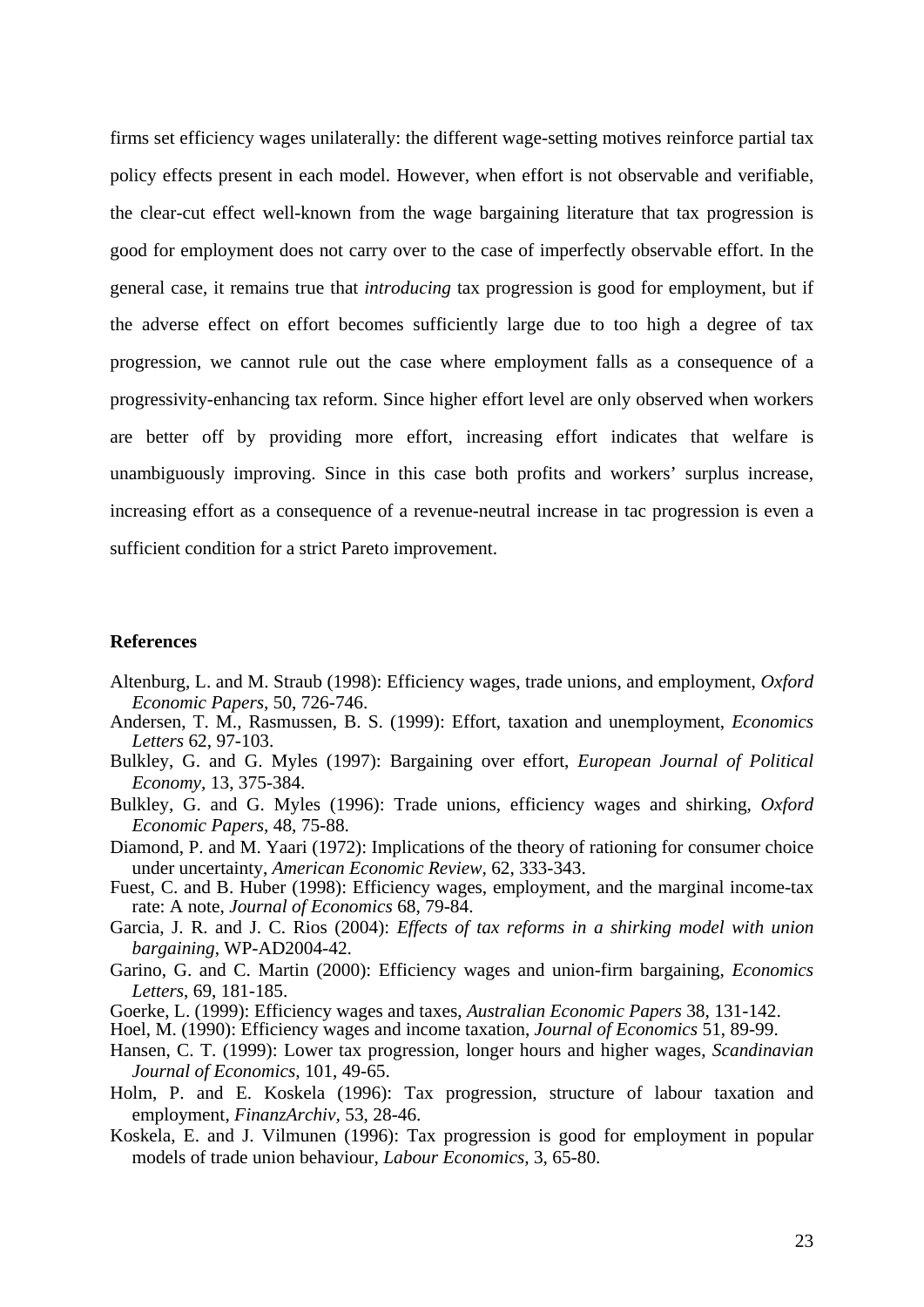- Koskela, E. and R. Schöb (1999): Does the composition of wage and payroll taxes matter under Nash bargaining?, *Economics Letters,*64, 343-349.
- Koskela, E. and R. Schöb (2002): Optimal factor income taxation in the presence of unemployment, *Journal of Public Economic Theory* 4.2002, 387-404.
- Lambert, P. J. (2001): *The distribution and redistribution of income*, 3<sup>rd</sup> edition, Manchester University Press.
- Lindbeck, A. and D. J. Snower (1991): Interactions between the efficiency wage and insideroutsider theories, *Economics Letters,* 37, 193-196.
- Rasmussen, B. S. (2002): Efficiency wages and the long-run incidence of progressive taxation, *Journal of Economics* 76, 155-175.
- Sanfey, P. J. (1993): On the interaction between efficiency wages and union-firm bargaining models, *Economics Letters,* 41, 319-324.
- Shapiro, C. and J. E. Stiglitz (1984): Equilibrium unemployment as a worker discipline device, *American Economic Review,* 74, 433-444.
- Solow, R. M. (1979): Another possible source of wage stickiness, *Journal of Macroeconomics,* 1, 79-82.
- Sorensen, P. B. (1999): Optimal tax progressivity in imperfect labour markets, *Labour Economics,* 6, 435-452.

#### **Appendix A: the negotiated wage**

This appendix develops the expressions for the terms  $\pi_{w}^{*}/\pi^{*}$  and  $U_{w}/U$  in the first-order condition (13) that determines the Nash bargaining solution. We start by looking at the profit response of the firm to a change in the wage rate. The indirect profit function was presented in equation (9). By applying the envelope theorem, according to which the effect which takes place through the labor demand vanishes at the optimum, we find that

(A1)  

$$
\pi_w^* = \frac{1}{(\delta - 1)} \left[ (\delta - 1)(w)^{1-\delta} e^{\delta - 2} e_w - (\delta - 1)(w)^{-\delta} e^{\delta - 1} \right]
$$

$$
= (w)^{1-\delta} e^{\delta - 1} w^{-1} \left[ \frac{e_w w}{e} - 1 \right] = -\frac{(w)^{1-\delta} e^{\delta - 1}}{w} [1 - \varepsilon] < 0,
$$

from which it follows that

(A2)

\n
$$
\frac{\pi_w^*}{\pi^*} = -\frac{(\delta - 1)(1 - \varepsilon)}{w} < 0
$$

as  $\epsilon$  < 1. With respect to the trade union's utility, we find that

(A3) 
$$
U_w = \frac{L^*}{w} \Big[ w(1-t) - g' e_w w - \delta^* (w^n - g(e^*) - b) \Big],
$$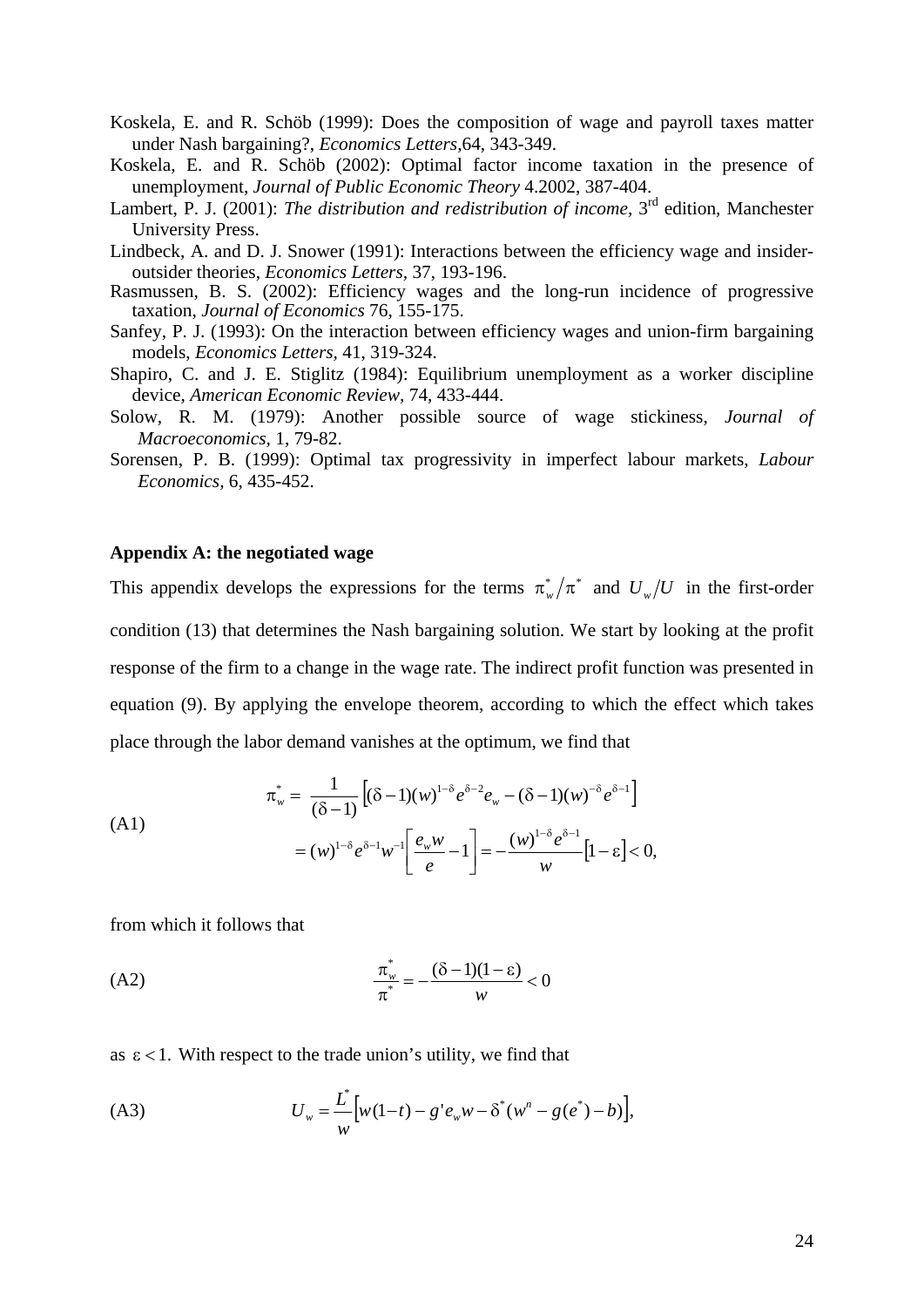where  $\delta^* = \delta(1-\epsilon) + \epsilon = -\frac{E_w}{I^*}$  $\delta^* = \delta(1 - \varepsilon) + \varepsilon = -\frac{L_w^* w}{L^*}$ . Thus, it follows that

(A4) 
$$
\frac{U_w}{U} = \frac{1}{w} \left[ \frac{w (1-t) - g' e_w w - \delta^* (w^n - g(e^*) - b)}{w^n - g(e^*) - b} \right].
$$

Substituting (A4) and (A2) into (14) yields

(A5)

\n
$$
\frac{\beta \left[ w(1-t) - g' e_w w - \delta^* (w^n - g(e^*) - b) \right]}{\left[ w^n - g(e^*) - b \right]} = (1 - \beta)(\delta - 1)(1 - \varepsilon).
$$

This can be rewritten as:

$$
\beta \left[ w(1-t) - g' e_w w - \delta^* (w^n - g(e^*) - b) \right] - w^n (1 - \beta)(\delta - 1)(1 - \varepsilon)
$$
\n
$$
= -(g(e^*) + b)(1 - \beta)(\delta - 1)(1 - \varepsilon) \Leftrightarrow
$$
\n
$$
\beta \left[ w(1-t) - g' e_w w - \delta^* w^n \right] - w^n (1 - \beta)(\delta - 1)(1 - \varepsilon)
$$
\n
$$
= -(g(e^*) + b) \left[ (1 - \beta)(\delta - 1)(1 - \varepsilon) + \beta \delta^* \right] \Leftrightarrow
$$
\n
$$
\beta \left[ w(1-t) - g' e_w w - \delta^* w(1-t) \right] - w(1-t)(1 - \beta)(\delta - 1)(1 - \varepsilon)
$$
\n
$$
= -\left[ g(e^*) + b - ta \right] \left[ (1 - \beta)(\delta - 1)(1 - \varepsilon) + \beta \delta^* \right]
$$

Using the definition of the total wage elasticity of labor demand  $\delta^*$ , we obtain by making use of equations (2) and (3)

(A7) 
$$
w(1-t)\left[ (\delta-1)(1-\epsilon) + \beta \frac{g' e_w w}{w(1-t)} \right] = \left[ g(e^*) + b - ta \right] \left[ \beta + (\delta-1)(1-\epsilon) \right]
$$

so that

$$
(A8) \t w(1-t) \left[ (\delta - 1)(1-\varepsilon) + \beta \frac{d}{(\theta + d)} \right] = \left[ g(e^*) + b - ta \right] \left[ \beta + (\delta - 1)(1-\varepsilon) \right]
$$

Using the explict functional form for effort yields for the disutility of effort  $g(e^*) = d(d + \theta)^{-1} [w(1-t) + ta - b]$ . Substituting in (A8) yields

(A9)  

$$
w(1-t)\left[ (\delta - 1)(1-\epsilon) + \beta \frac{d}{(\theta + d)} - \frac{d}{d + \theta} [\beta + (\delta - 1)(1-\epsilon)] \right]
$$

$$
= \left[ \left( 1 - \frac{d}{d + \theta} \right) (b - ta) \right] [\beta + (\delta - 1)(1-\epsilon)]
$$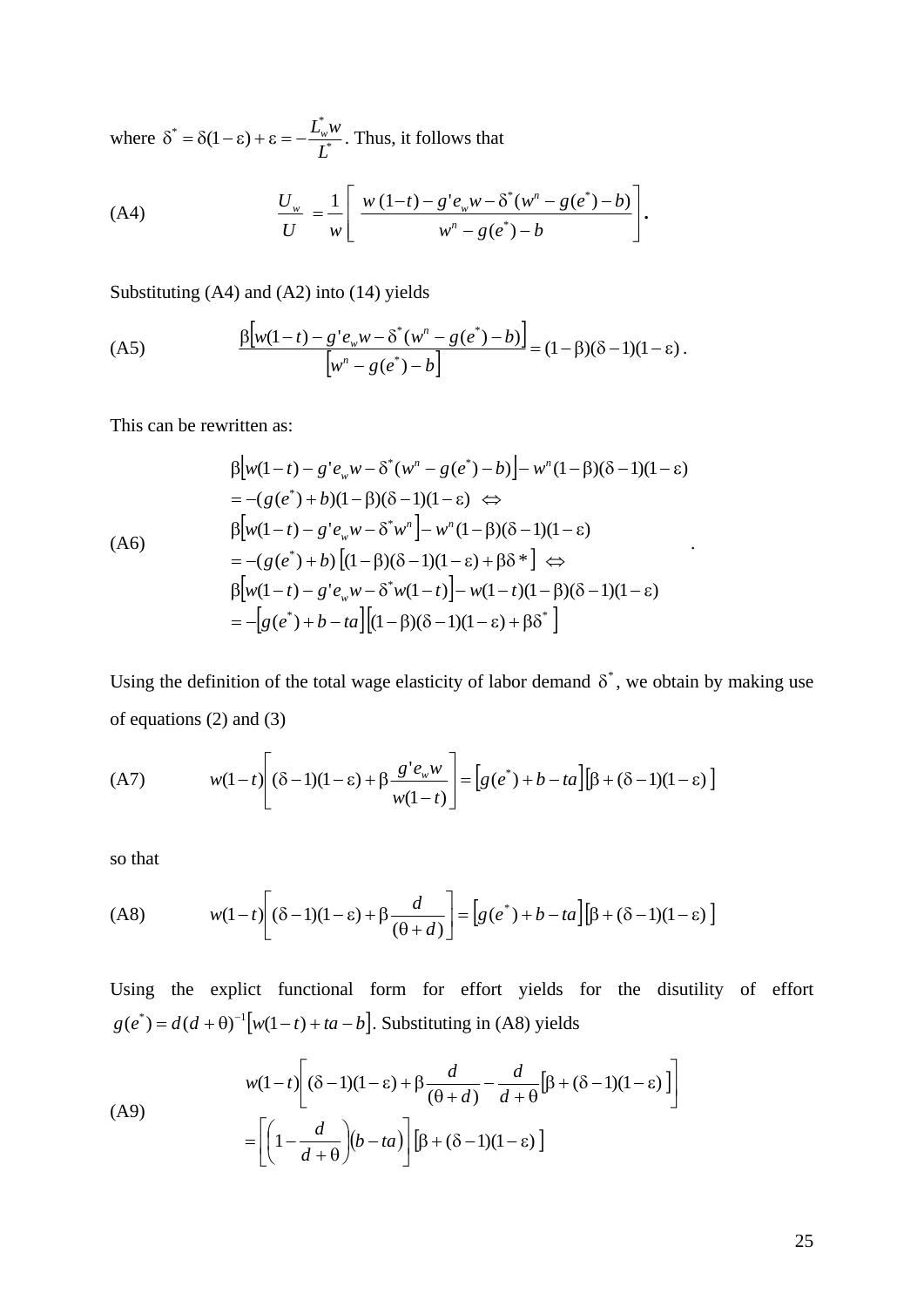Rearranging yields

(A10) 
$$
w(1-t)\left[ (\delta-1)(1-\epsilon)\frac{\theta}{d+\theta} \right] = \frac{\theta}{d+\theta} \left[ b - ta \right] \left[ \beta + (\delta-1)(1-\epsilon) \right]
$$

which gives equation (14).

#### **Appendix B: the sign of the numerator of (22)**

Substituting the partial derivatives (19) and (20) into the numerator of (22) yields

(B1)  

$$
w_t + \frac{(w-a)}{t} w_a = \frac{M_{\varepsilon}}{\Delta} \left( \varepsilon_t + \frac{(w-a)}{t} \varepsilon_a \right) + \frac{M}{\Delta} \left[ \frac{b-a}{(1-t)^2} - \left( \frac{w-a}{1-t} \right) \right]
$$

$$
= -\frac{M_{\varepsilon}}{\Delta} \frac{\varepsilon}{(1-t)} - \frac{M}{\Delta} \frac{(w^n - b)}{(1-t)^2} < 0.
$$

#### **Appendix C: the Slutzky-decomposition for the total effect of the wage tax on the negotiated wage**

Differentiating the indirect Nash maximand  $\Omega^* = U^{\beta} \pi^{*1-\beta} = \Omega^0$ , where  $U = sL^*$  and  $\pi^* = f(e^*L^*) - w(1+s)L^*$ , with respect to *t* and *a* gives

(C1) (i) 
$$
\Omega_t^* = \beta U^{\beta - 1} \pi^{*1 - \beta} U_t = -\beta U^{\beta - 1} \pi^{*1 - \beta} L^*(w - a) < 0,
$$

(ii) 
$$
\Omega_a^* = \beta U^{\beta - 1} \pi^{*1 - \beta} U_a = \beta U^{\beta - 1} \pi^{*1 - \beta} L^* t > 0.
$$

The wage tax has a negative effect and tax exemption has a positive effect on the Nash maximand. Using the comparative statics, the indirect Nash maximand can be inverted in terms of *a* for the function  $a = h(t, \Omega^0)$ . Substituting this for *a* in  $\Omega^* = U^{\beta} \pi^{*1-\beta} = V^0$  gives the compensated indirect Nash maximand  $\Omega^*(t, h(t, \Omega^0)) = \Omega^{0.9}$  Differentiating this compensated indirect Nash maximand with respect to *t* gives  $\Omega_{t}^{*} + h_{t} \Omega_{a}^{*} = 0$  so that  $h_t = -\Omega_t^* / \Omega_a^* = (w - a)/t$ . This describes the relationship of tax parameters to keep the Nash maximand constant.

<u>.</u>

<sup>9</sup> See Diamond and Yaari (1972).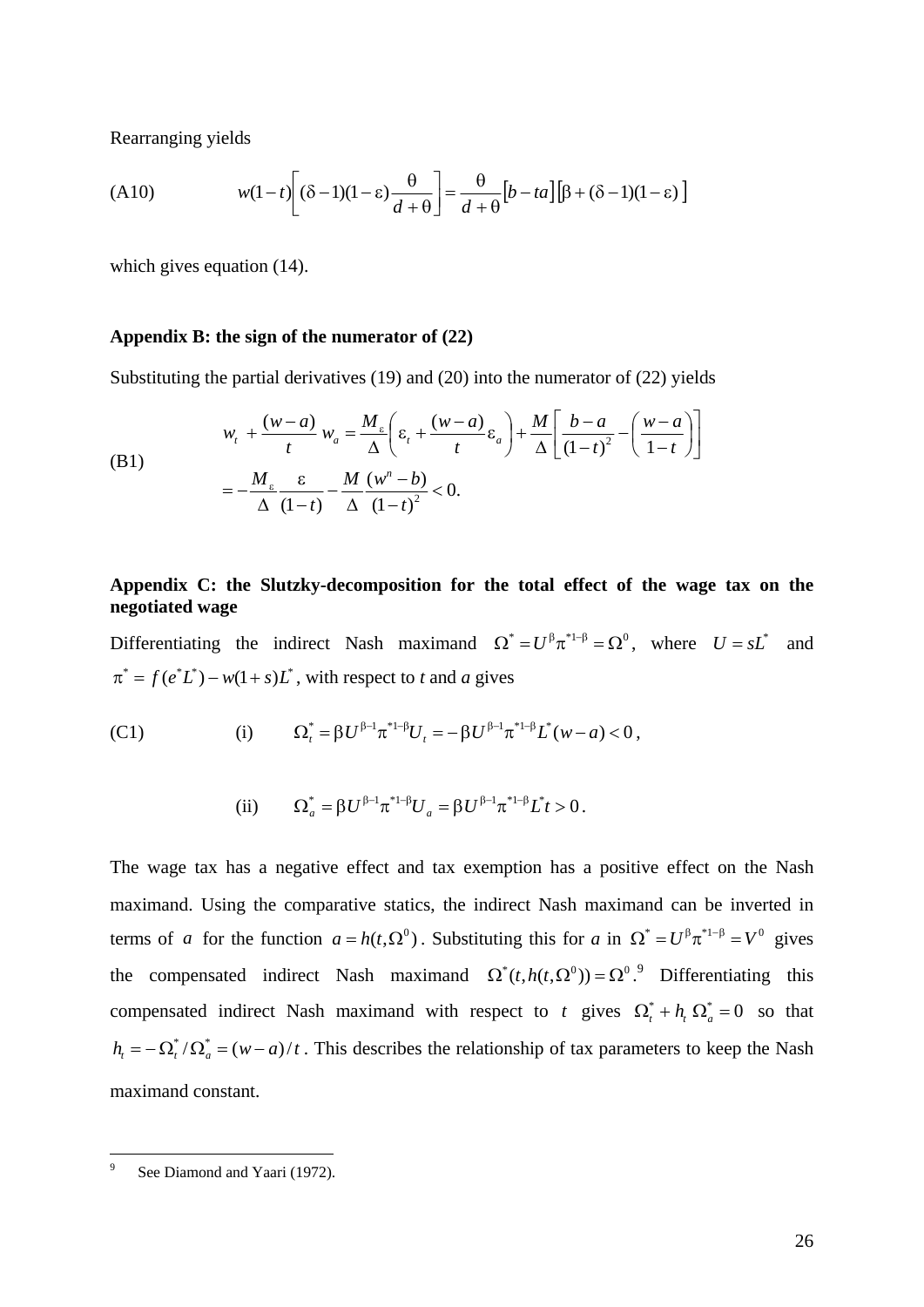According to the duality theorem, the Nash maximand wage function *w* and the compensated wage function  $w^c$  at the same Nash maximand level are equal, so that we have  $w(t, h(t, \Omega^0)) = w^c(t, \Omega^0)$ . Differentiating this with respect to the wage tax gives  $w_t + h_t w_a = w_t^c$  so that we obtain the Slutsky equation

$$
(C2) \t\t\t w_t = w_t^c - \frac{(w-a)}{t} w_a,
$$

where the total effect of the wage tax rate has been decomposed into the negative substitution effect ( $w_t^c < 0$ , see Appendix C) and the positive income effect  $\left[-\frac{(w-a)}{a}w_a\right]$ ⎠  $\left(-\frac{(w-a)}{w_a}w_a\right)$  $\left(-\frac{(w-a)}{t}w_a\right)$ . QED.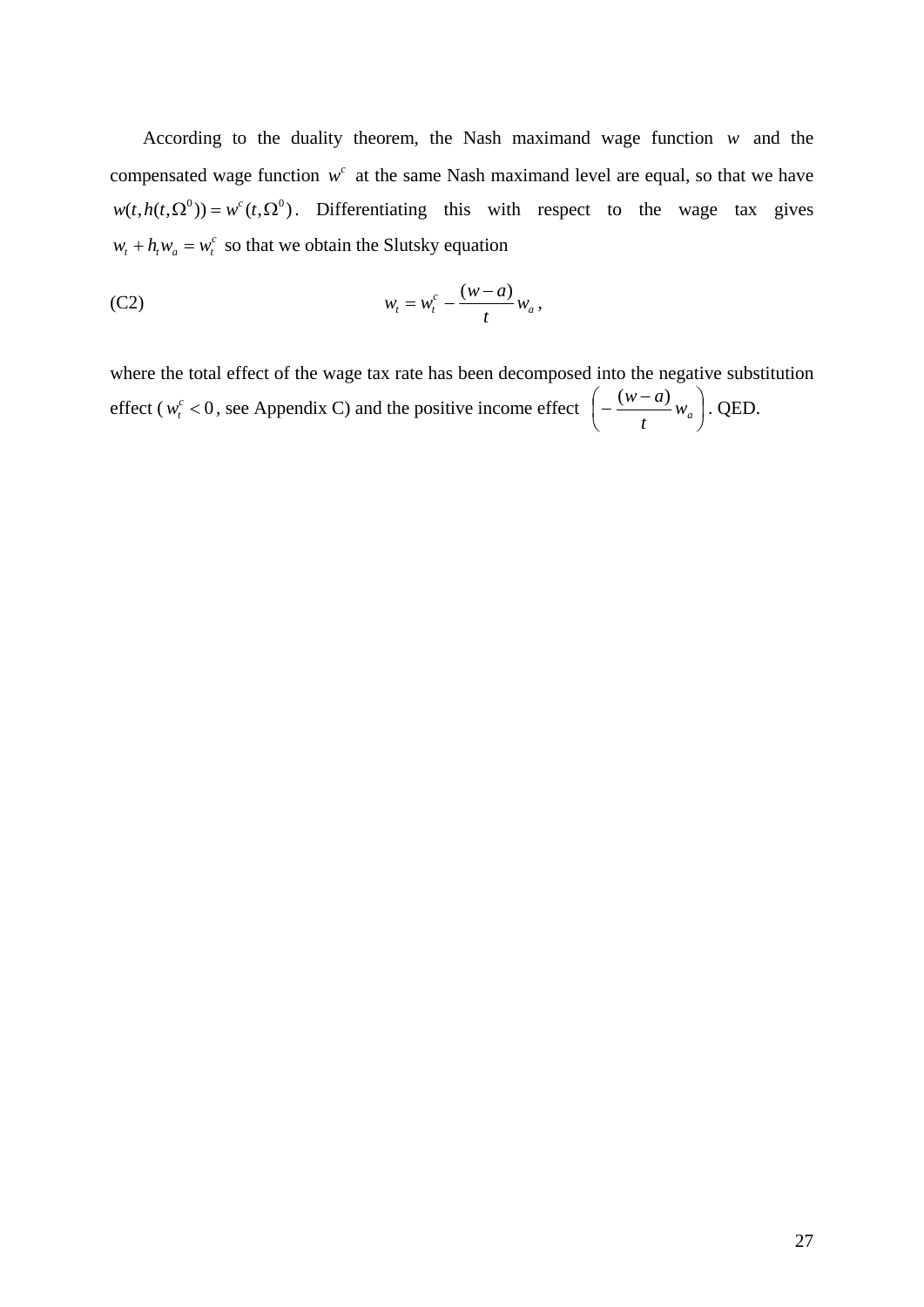# CESifo Working Paper Series

 $($ for full list see www.cesifo-group.de $)$ 

1956 Panu Poutvaara and Lars-H. R. Siemers, Smoking and Social Interaction, March 2007

 $\mathcal{L}_\mathcal{L} = \mathcal{L}_\mathcal{L} = \mathcal{L}_\mathcal{L} = \mathcal{L}_\mathcal{L} = \mathcal{L}_\mathcal{L} = \mathcal{L}_\mathcal{L} = \mathcal{L}_\mathcal{L} = \mathcal{L}_\mathcal{L} = \mathcal{L}_\mathcal{L} = \mathcal{L}_\mathcal{L} = \mathcal{L}_\mathcal{L} = \mathcal{L}_\mathcal{L} = \mathcal{L}_\mathcal{L} = \mathcal{L}_\mathcal{L} = \mathcal{L}_\mathcal{L} = \mathcal{L}_\mathcal{L} = \mathcal{L}_\mathcal{L}$ 

- 1957 Stephan Danninger and Fred Joutz, What Explains Germany's Rebounding Export Market Share?, March 2007
- 1958 Stefan Krasa and Mattias Polborn, Majority-efficiency and Competition-efficiency in a Binary Policy Model, March 2007
- 1959 Thiess Buettner and Georg Wamser, Intercompany Loans and Profit Shifting Evidence from Company-Level Data, March 2007
- 1960 Per Pettersson-Lidbom and Mikael Priks, Behavior under Social Pressure: Empty Italian Stadiums and Referee Bias, April 2007
- 1961 Balázs Égert and Carol S. Leonard, Dutch Disease Scare in Kazakhstan: Is it real?, April 2007
- 1962 Paul De Grauwe and Pablo Rovira Kaltwasser, Modeling Optimism and Pessimism in the Foreign Exchange Market, April 2007
- 1963 Volker Grossmann and Thomas M. Steger, Anti-Competitive Conduct, In-House R&D, and Growth, April 2007
- 1964 Steven Brakman and Charles van Marrewijk, It's a Big World After All, April 2007
- 1965 Mauro Ghinamo, Paolo M. Panteghini and Federico Revelli, FDI Determination and Corporate Tax Competition in a Volatile World, April 2007
- 1966 Inés Macho-Stadler and David Pérez-Castrillo, Optimal Monitoring to Implement Clean Technologies when Pollution is Random, April 2007
- 1967 Thomas Eichner and Ruediger Pethig, Efficient  $CO<sub>2</sub>$  Emissions Control with National Emissions Taxes and International Emissions Trading, April 2007
- 1968 Michela Redoano, Does Centralization Affect the Number and Size of Lobbies?, April 2007
- 1969 Christian Gollier, Intergenerational Risk-Sharing and Risk-Taking of a Pension Fund, April 2007
- 1970 Swapan K. Bhattacharya and Biswa N. Bhattacharyay, Gains and Losses of India-China Trade Cooperation – a Gravity Model Impact Analysis, April 2007
- 1971 Gerhard Illing, Financial Stability and Monetary Policy A Framework, April 2007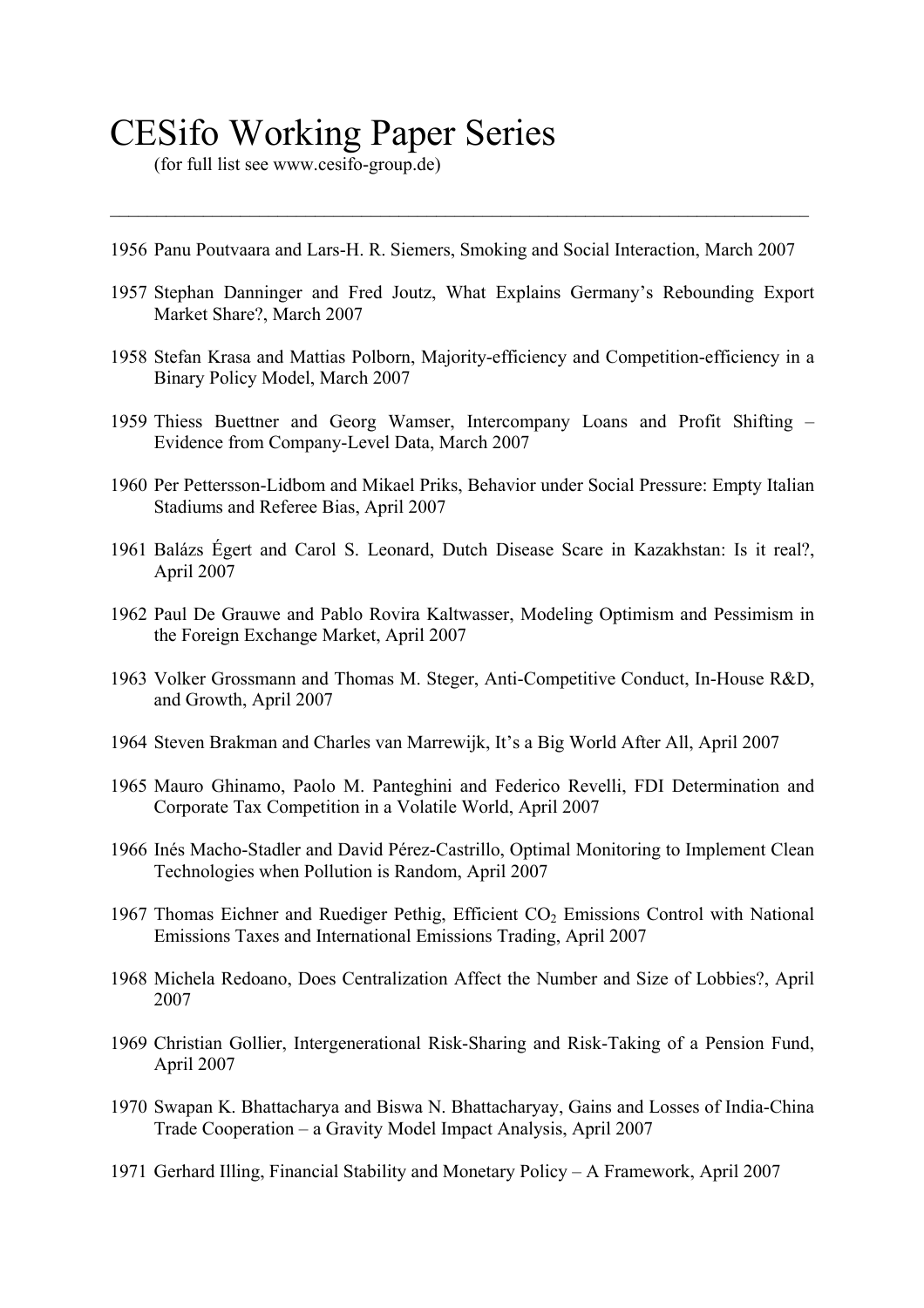- 1972 Rainald Borck and Matthias Wrede, Commuting Subsidies with two Transport Modes, April 2007
- 1973 Frederick van der Ploeg, Prudent Budgetary Policy: Political Economy of Precautionary Taxation, April 2007
- 1974 Ben J. Heijdra and Ward E. Romp, Retirement, Pensions, and Ageing, April 2007
- 1975 Scott Alan Carson, Health during Industrialization: Evidence from the 19<sup>th</sup> Century Pennsylvania State Prison System, April 2007
- 1976 Andreas Haufler and Ian Wooton, Competition for Firms in an Oligopolistic Industry: Do Firms or Countries Have to Pay?, April 2007
- 1977 Eckhard Janeba, Exports, Unemployment and the Welfare State, April 2007
- 1978 Gernot Doppelhofer and Melvyn Weeks, Jointness of Growth Determinants, April 2007
- 1979 Edith Sand and Assaf Razin, The Role of Immigration in Sustaining the Social Security System: A Political Economy Approach, April 2007
- 1980 Marco Pagano and Giovanni Immordino, Optimal Regulation of Auditing, May 2007
- 1981 Ludger Woessmann, Fundamental Determinants of School Efficiency and Equity: German States as a Microcosm for OECD Countries, May 2007
- 1982 Bas Jacobs, Real Options and Human Capital Investment, May 2007
- 1983 Steinar Holden and Fredrik Wulfsberg, Are Real Wages Rigid Downwards?, May 2007
- 1984 Cheng Hsiao, M. Hashem Pesaran and Andreas Pick, Diagnostic Tests of Cross Section Independence for Nonlinear Panel Data Models, May 2007
- 1985 Luis Otávio Façanha and Marcelo Resende, Hierarchical Structure in Brazilian Industrial Firms: An Econometric Study, May 2007
- 1986 Ondřej Schneider, The EU Budget Dispute A Blessing in Disguise?, May2007
- 1987 Sascha O. Becker and Ludger Woessmann, Was Weber Wrong? A Human Capital Theory of Protestant Economic History, May 2007
- 1988 Erkki Koskela and Rune Stenbacka, Equilibrium Unemployment with Outsourcing and Wage Solidarity under Labour Market Imperfections, May 2007
- 1989 Guglielmo Maria Caporale, Juncal Cunado and Luis A. Gil-Alana, Deterministic versus Stochastic Seasonal Fractional Integration and Structural Breaks, May 2007
- 1990 Cláudia Costa Storti and Paul De Grauwe, Globalization and the Price Decline of Illicit Drugs, May 2007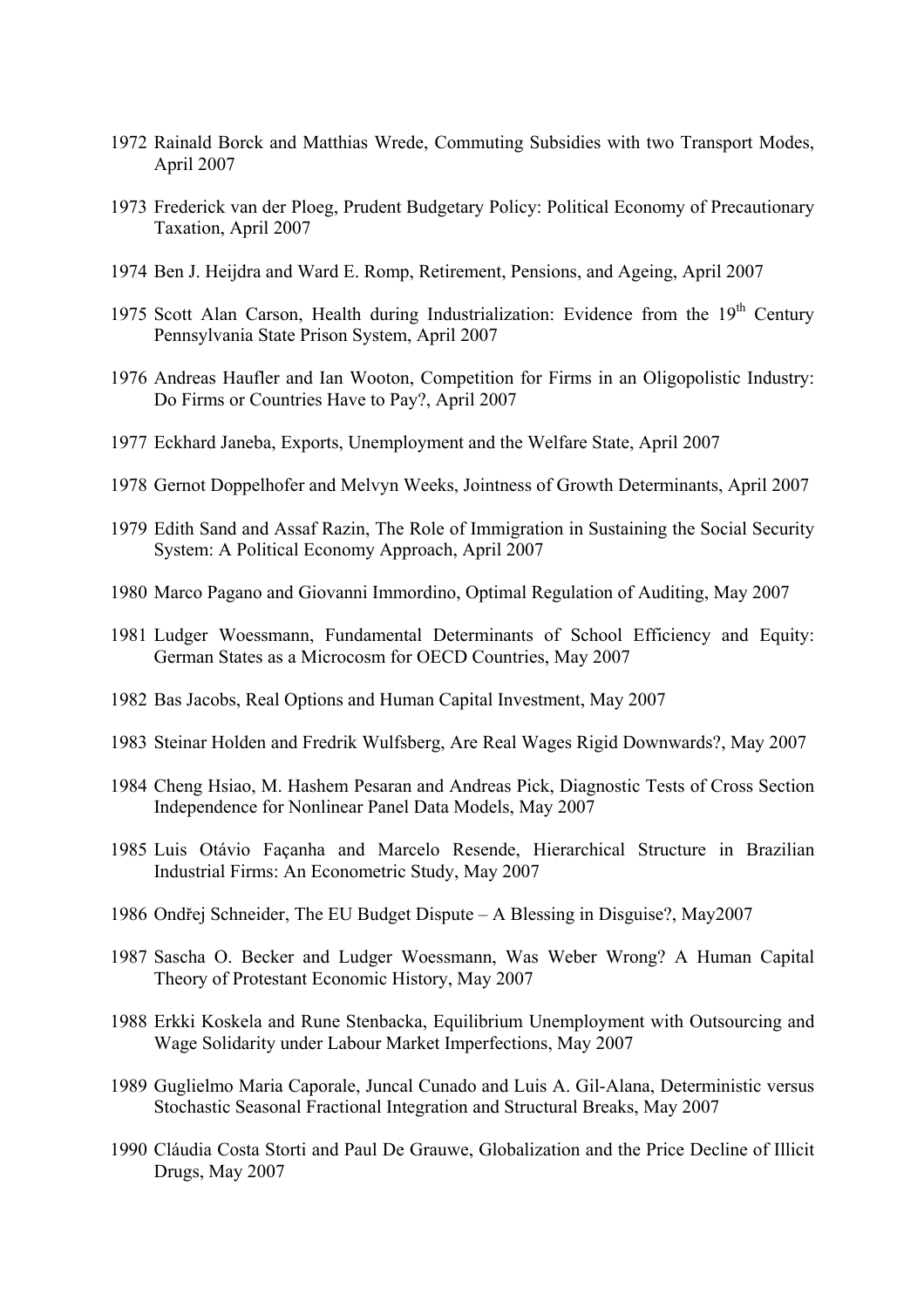- 1991 Thomas Eichner and Ruediger Pethig, Pricing the Ecosystem and Taxing Ecosystem Services: A General Equilibrium Approach, May 2007
- 1992 Wladimir Raymond, Pierre Mohnen, Franz Palm and Sybrand Schim van der Loeff, The Behavior of the Maximum Likelihood Estimator of Dynamic Panel Data Sample Selection Models, May 2007
- 1993 Fahad Khalil, Jacques Lawarrée and Sungho Yun, Bribery vs. Extortion: Allowing the Lesser of two Evils, May 2007
- 1994 Thorvaldur Gylfason, The International Economics of Natural Resources and Growth, May 2007
- 1995 Catherine Roux and Thomas von Ungern-Sternberg, Leniency Programs in a Multimarket Setting: Amnesty Plus and Penalty Plus, May 2007
- 1996 J. Atsu Amegashie, Bazoumana Ouattara and Eric Strobl, Moral Hazard and the Composition of Transfers: Theory with an Application to Foreign Aid, May 2007
- 1997 Wolfgang Buchholz and Wolfgang Peters, Equal Sacrifice and Fair Burden Sharing in a Public Goods Economy, May 2007
- 1998 Robert S. Chirinko and Debdulal Mallick, The Fisher/Cobb-Douglas Paradox, Factor Shares, and Cointegration, May 2007
- 1999 Petra M. Geraats, Political Pressures and Monetary Mystique, May 2007
- 2000 Hartmut Egger and Udo Kreickemeier, Firm Heterogeneity and the Labour Market Effects of Trade Liberalisation, May 2007
- 2001 Andreas Freytag and Friedrich Schneider, Monetary Commitment, Institutional Constraints and Inflation: Empirical Evidence for OECD Countries since the 1970s, May 2007
- 2002 Niclas Berggren, Henrik Jordahl and Panu Poutvaara, The Looks of a Winner: Beauty, Gender, and Electoral Success, May 2007
- 2003 Tomer Blumkin, Yoram Margalioth and Efraim Sadka, Incorporating Affirmative Action into the Welfare State, May 2007
- 2004 Harrie A. A. Verbon, Migrating Football Players, Transfer Fees and Migration Controls, May 2007
- 2005 Helmuth Cremer, Jean-Marie Lozachmeur and Pierre Pestieau, Income Taxation of Couples and the Tax Unit Choice, May 2007
- 2006 Michele Moretto and Paolo M. Panteghini, Preemption, Start-Up Decisions and the Firms' Capital Structure, May 2007